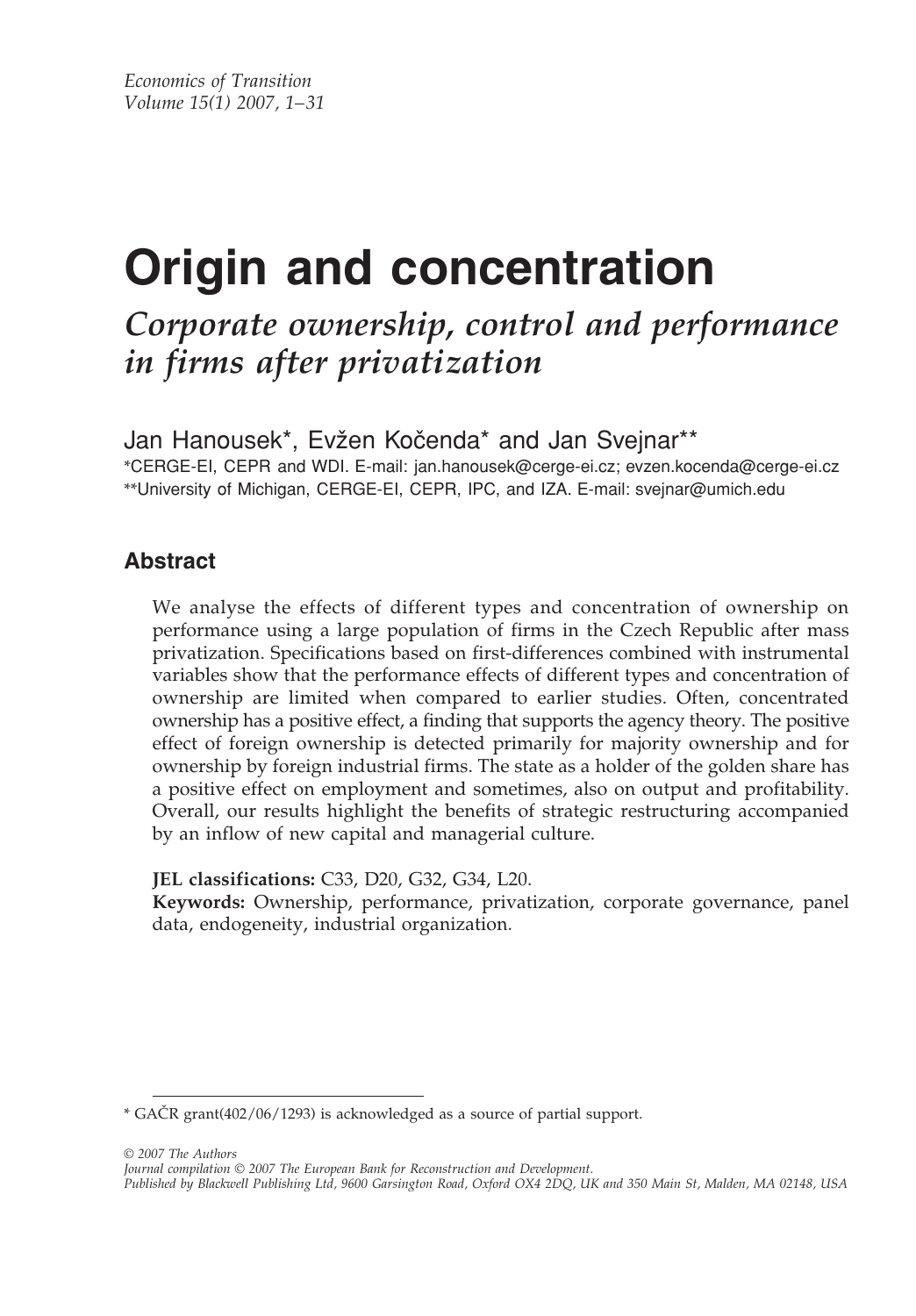#### **1. Introduction**

We analyse the effects of different types of ownership, changes in ownership and concentration of ownership on corporate performance using a population of firms in the Czech Republic after mass privatization. In particular, we address the question of whether private firms perform better than state-owned enterprises (SOE), and whether post-privatization ownership structures lead to improvements in corporate performance over time. In doing so, we control for the effects of privatization and strive to minimize the key analytical problems that plague much of the large literature on privatization. In particular, since privatization schemes do not assign ownership to firms at random, many studies suffer from an inadequate treatment of the selection (endogeneity) of ownership. Unlike other studies, we use an instrumental variables technique in a two-stage framework to tackle this issue.<sup>1</sup>

Careful micro-econometric studies of ownership effects on performance date back to Caves and Christensen's (1980) classic study that found private and stateowned Canadian railways performing equally efficiently in a head-on competition. Since the 1990s studies have focused primarily on privatization, and recent surveys came up with assessments that range from finding a large variation of outcomes but no systematically significant effect of privatization on performance (Bevan, Estrin and Schaffer, 1999), through cautiously concluding that privatization around the world tends to improve firm performance (Megginson and Netter, 2001), to being fairly confident that privatization improves performance (Djankov and Murrell, 2002; Shirley and Walsh, 2000).<sup>2</sup>

Apart from being diverse, the estimated performance effects found in much of the literature on transition economies are not firmly established. The credibility issue arises from three interrelated analytical problems that may be expected in earlier studies. First, the studies have relied on data covering short time periods immediately before and after privatization. Hence, they at best capture the shortterm effects of privatization rather than the medium-term and long-term effects of a switch from state to private or mixed ownership. Second, the studies (a) often use small and sometimes unrepresentative samples of firms, (b) are frequently unable to identify ownership accurately because privatization is still ongoing or because the frequent post-privatization changes of ownership are hard to detect, and (c) often combine panel data from different accounting systems.<sup>3</sup> Third, many of the studies

 $<sup>1</sup>$  As Angrist and Krueger (2001) point out, in a setting such as ours this procedure is desirable because</sup> 'two-stage least squares takes the information in a set of instruments and neatly boils it down to a single instrument'.

<sup>&</sup>lt;sup>2</sup> See Roland (2000) for a theoretical analysis and overview of privatization in transition.

<sup>&</sup>lt;sup>3</sup> The key studies are indeed based on small samples related to short periods around privatization. These include Frydman *et al.* (1999), D'Souza and Megginson (1999), Boubakri and Cosset (1998), Barberis *et al.* (1996), Bilsen and Konings (1998), Grosfeld and Nivet (1997), and Claessens and Djankov (1999). See also Claessens (1997) and Filer and Hanousek (2002) for a discussion of these issues.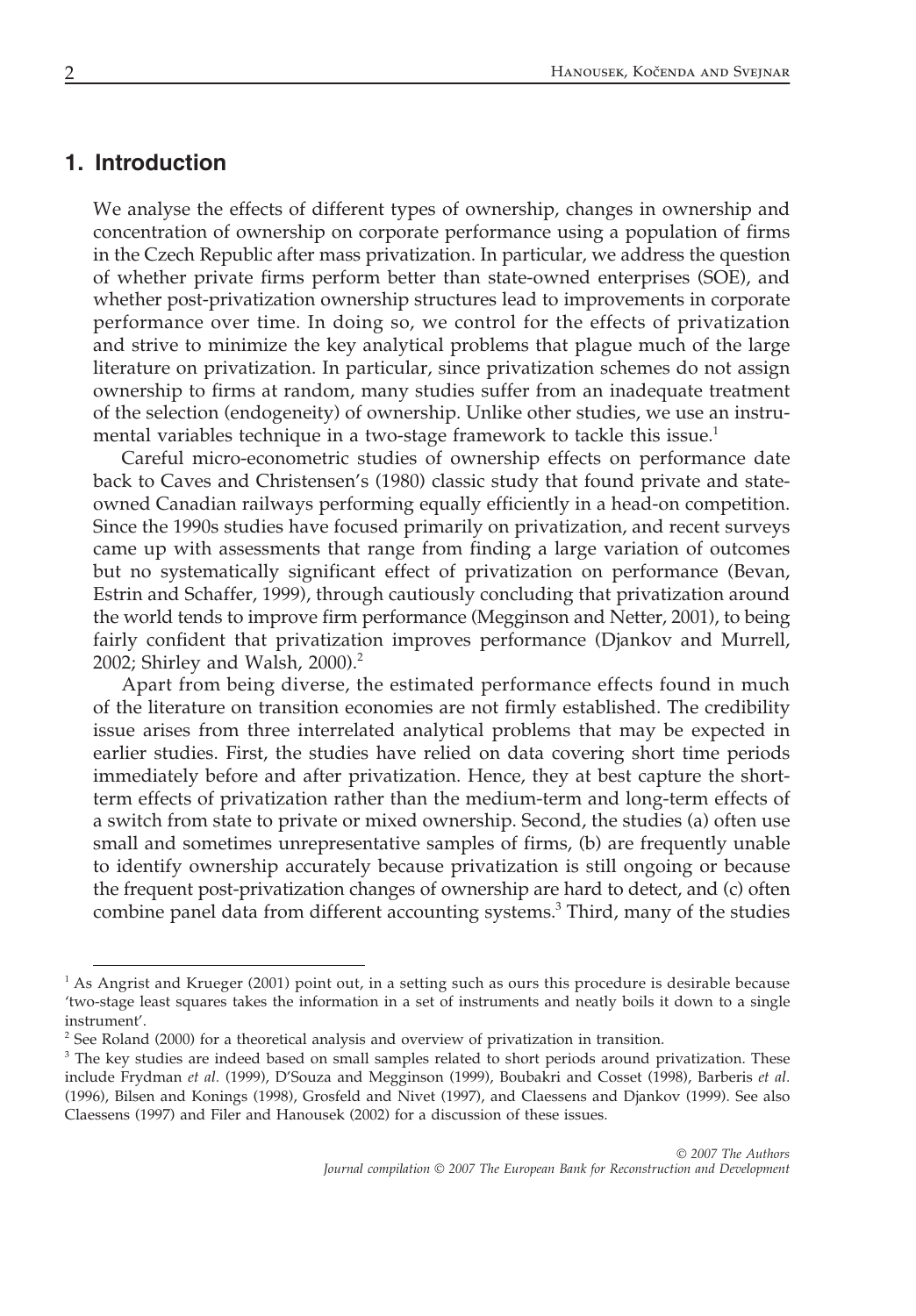have not been able to control adequately for endogeneity of ownership and their estimated effects of privatization may be biased (see Gupta, Ham and Svejnar,  $2000$ ).<sup>4</sup>

Moreover, many of the earlier studies had access to limited data on firm ownership. $5$  As a result, they often treat ownership as a relatively simple categorical concept and are unable to distinguish the exact extent of ownership by individual owners or even by relatively homogeneous groups of owners. As we discuss below, this has also prevented many of these studies from providing evidence for a lively debate about the desirability of concentrated versus dispersed ownership on corporate performance. The second generation of studies, to which this paper belongs, strives to avoid these issues.<sup>6</sup>

In this paper, we address systematically the three types of above-mentioned problems. In particular, in analysing the performance effects of ownership, we (a) use panel data on a majority of the medium and large firms that went through mass privatization in the Czech Republic and which constituted the bulk of the country's economic activity, (b) cover a 4-year period after privatization when accounting rules conforming to the international accounting standards (IAP) were already in place, and (c) control for endogeneity of ownership using a first-difference specification together with instrumental variables from rich data on pre-market (initial) conditions of these firms. Compared to earlier studies, we also develop a more systematic analytical framework for evaluating the performance effect of post-privatization ownership, distinguish between instantaneous and permanent effects of ownership changes, and use more detailed data on the extent of ownership by specific types of owners.

By carrying out a detailed study of one model economy, we obviously raise the issue of the general validity of our results. However, we are able to take into account specific legal and institutional features and we avoid the problem of not

<sup>4</sup> Gupta *et al.*'s (2000) econometric evidence indicates that better-performing firms tend to be privatized first. Moreover, as we indicate below, Djankov and Murrell's (2002) survey of studies dealing with the impact of privatization on performance indicates that one-half of the studies do not treat this issue at all. Our examination of the other half suggests that many treat the issue in a relatively haphazard way.

<sup>5</sup> See, for example, Pohl *et al.* (1997), Smith, Cin and Vodopivec (1997), Claessens and Djankov (1999), and Frydman, Hessel and Rapaczynski (2000).

<sup>6</sup> In particular, note studies such as Grosfeld and Tressel (2001) and Cull, Matesova and Shirley (2002). Furthermore, Joh (2003) finds that firms with low ownership concentration show low profitability, controlling for firm and industry characteristics. Careful assessment of banks' performance is carried out by Bonin, Hasan and Wachtel (2005a) who find that foreign-owned banks are more cost-efficient than other banks and that they also provide better service, especially if they have a strategic foreign owner. The remaining government-owned banks are less efficient in providing services, which is consistent with the hypothesis that the better banks were privatized first in transition countries. Furthermore, Bonin, Hasan and Wachtel (2005b) demonstrate that foreign-owned banks are most efficient and government-owned banks are least efficient. In addition Fries and Taci (2005) show that private banks are more efficient than state-owned banks and privatized banks with majority foreign ownership are the most efficient and those with domestic ownership are the least.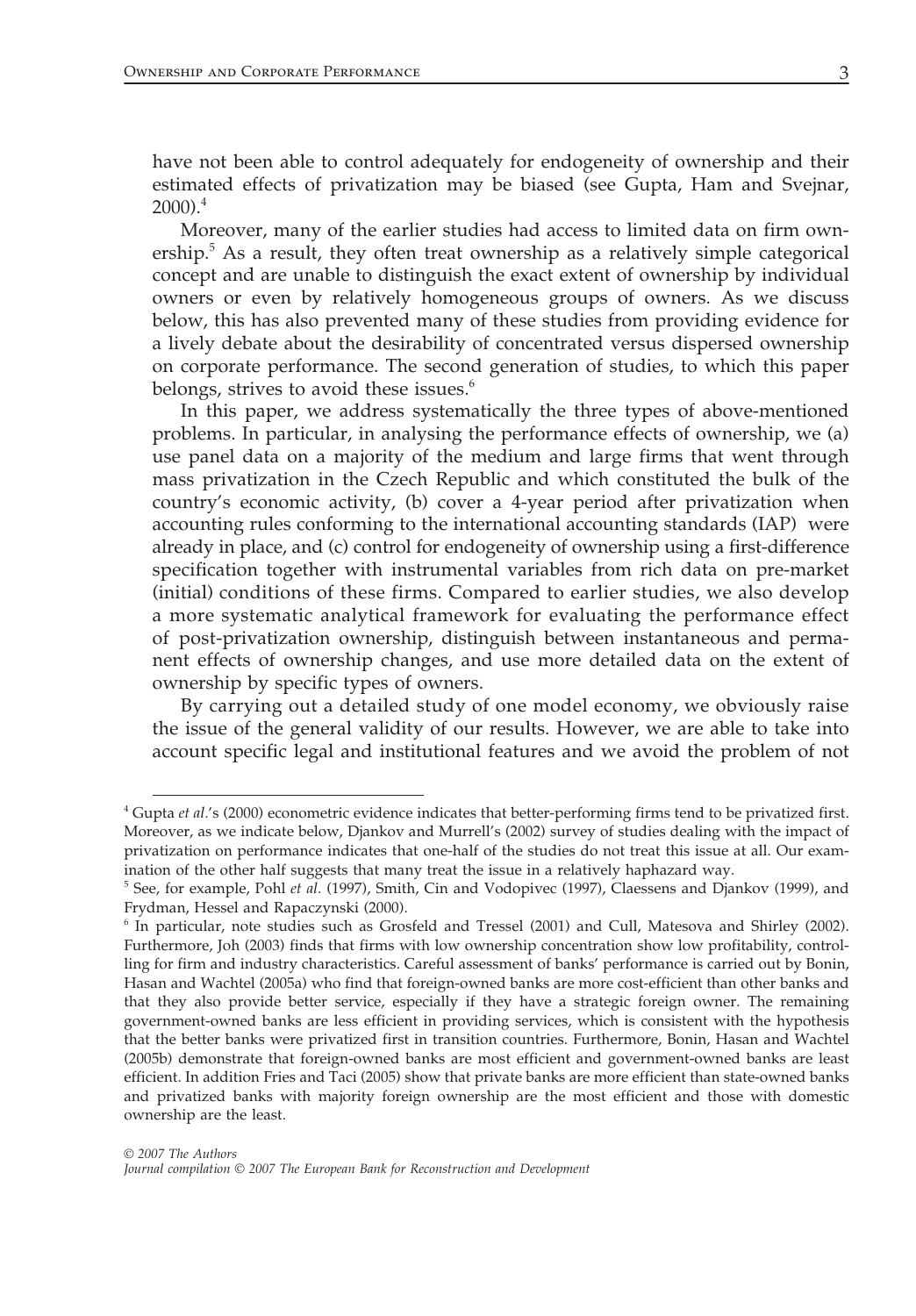being able to control adequately for cross-country differences in the institutional and legal frameworks that confront comparative studies with a limited number of country-specific observations.7

We find, contrary to expectations and results of many earlier studies, that the effects of different types and concentrations of ownership on firm performance are limited and that many types of private owners do not bring about performance that is different from that of firms with substantial state ownership. We do detect, however, significant effects of specific types of private ownership. In particular, a positive effect of concentrated ownership is discernible, but only in some instances and for selected performance indicators, and a positive effect of foreign ownership is found primarily in the case of majority ownership and appears to be driven by the behaviour of foreign industrial (non-financial) firms. Concentrated foreign owners (foreign industrial companies as owners) generate superior performance compared to all other types of owners in terms of growth of sales, and in some specifications also profitability, and concentrated domestic owners (domestic industrial companies and investment funds as owners) reduce employment relative to others. Overall, our results highlight the benefits of concentrated ownership and inflow of new capital and managerial culture.8 Our firm-level findings complement the macro results of Zinnes, Eilat and Sachs (2001) and Barrell and Pain (1997) that real, as opposed to just *de jure*, privatization matters.

The structure of the paper is as follows. In Section 2, we provide information on the privatization process that generated our data, while in Section 3 we discuss the relevant features of the legal system and the hypothesized implications of different types of ownership on firm performance. In Section 4, we describe the data and basic statistics and in Section 5 we outline our empirical strategy. We present our empirical estimates in Section 6 and draw conclusions in Section 7.

#### **2. Privatization in the Czech Republic**

We analyse the 1996–99 performance effects of the main patterns of ownership and their changes after large-scale privatization and early post-privatization ownership

<sup>7</sup> The leading studies in this area (e.g., Boubakri and Cosset, 1998; Frydman *et al.*, 1999; D'Souza and Megginson, 1999) are forced by the paucity of data to use pooled cross-country estimations. On the other hand, using cross-country data Boubakri, Cosset and Guedhami (2005) show that the positive effect of ownership concentration on firm performance is stronger in countries with weak investor protection. They also find that private ownership tends to concentrate over time and that the level of institutional development and investor protection explains cross-firm differences in ownership concentration.

<sup>8</sup> Cull, Matesova, and Shirley (2002) show that among the firms privatized in the Czech Republic from 1993 to 1996, voucher-privatized joint stock companies perform worse than firms with concentrated shareholdings that had to be purchased for cash (i.e., limited liability companies and foreign joint stock companies). They control for size and structure but they do not address in detail the issue of endogeneity of ownership.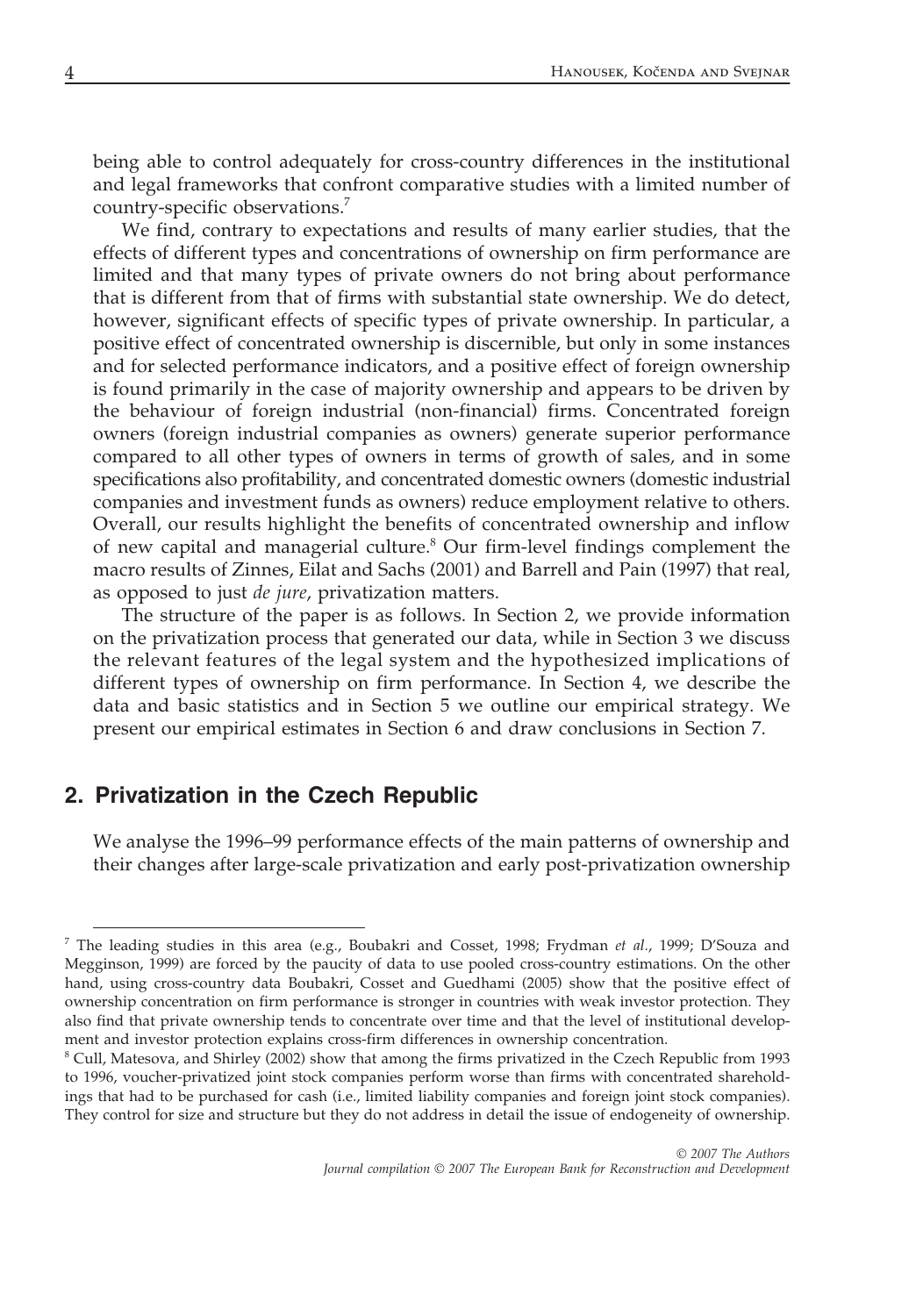swaps occurred. We start by briefly outlining the privatization programme that was carried out in the Czech Republic in the first half of the 1990s under three different schemes: restitution, small-scale privatization and large-scale privatization. The first two schemes started in 1990 and were most important during the early years of the transition. Large-scale privatization, by far the most important scheme, began in 1991 and was completed in early 1995.<sup>9</sup> The privatization programme permitted the use of various privatization techniques. Small firms were usually auctioned off or sold in tenders. Many medium businesses were sold in tenders or to pre-determined buyers in direct sales. Most large and many medium firms were transformed into joint stock companies and their shares were distributed through voucher privatization, or sold in public auctions or to strategic partners, or transferred to municipalities.

The voucher scheme was part of the large-scale privatization process, with two waves of voucher privatization taking place in 1992–93 and 1993–94, respectively.<sup>10</sup> The early post-privatization ownership structure emerged as shares from the second wave were distributed in early 1995 and rapid reallocation of shares across new owners took place in 1995–96 during the so-called 'third wave' of privatization as new owners, including the investment privatization funds (IPF), reshaped their initial post-privatization portfolios of acquired companies. Depending on the investor, the swapping of shares in 1995–96 was aimed at (a) portfolio diversification, (b) obtaining concentrated ownership in specific firms and industries, and (c) achieving conformity with legal requirements aimed at preventing excessive stakes being held by privatization funds.<sup>11</sup> The 1995–96 ownership changes were massive, unregulated and frequently unobservable to outsiders, including researchers. Investors, especially the IPFs, engaged in direct swaps of large blocks of shares, and off-market share trading was common. More stable and, from the standpoint of firm performance, more meaningful, patterns of ownership emerged in 1996. We analyse the effects of ownership and ownership changes from 1996 to 1999.

<sup>&</sup>lt;sup>9</sup> The privatization process has been extensively described and analysed. See, for example, Coffee (1996), Kocenda (1999), Kotrba (1995), Svejnar and Singer (1994). For development of ownership structures in voucher-privatized firms, see Kočenda and Valachy (2002).

 $10$  The voucher scheme is sometimes erroneously referred to as the large-scale privatization program itself.

<sup>&</sup>lt;sup>11</sup> The regulation of IPFs evolved gradually through Decree no. 383/1991, its Amendment no. 62/1992, and Act no. 248/1992. The most important clauses restricted each privatization fund from investing more than 10 percent of points acquired in the voucher scheme in a single company and obtaining in exchange more than 20 percent of shares in any company. Privatization funds established by a single founder were allowed to accumulate up to 40 percent of shares in a given company, but this cap was later reduced to 20 percent. Many privatization funds circumvented the cap through mergers. The Act also prohibited IPFs founded by financial institutions from purchasing shares of other financial institutions to prevent excessive concentration of financial capital (for details, see Kotrba and Svejnar, 1994).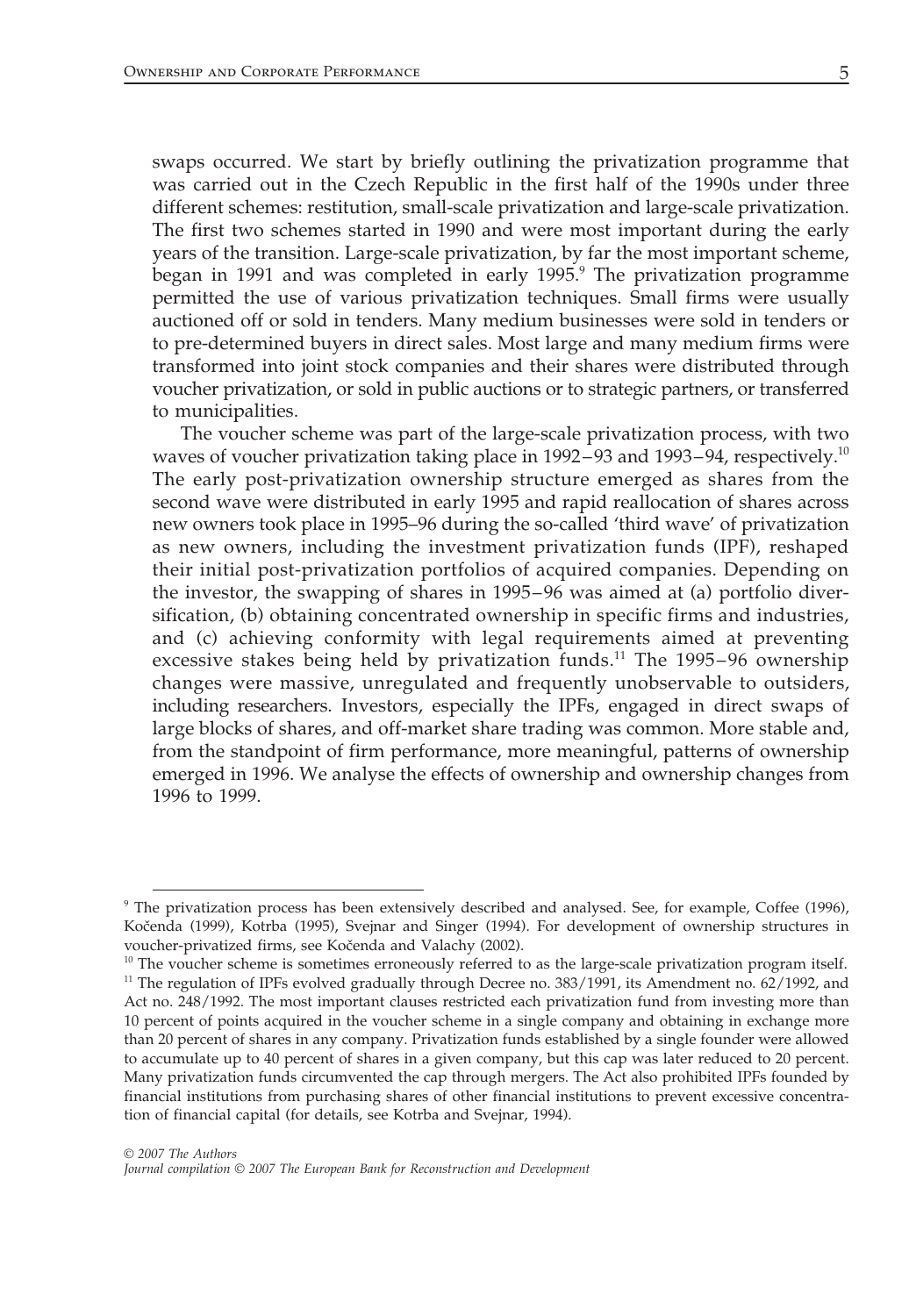#### **3. Forms of ownership and hypothesized effects on performance**

#### *3.1 Concentrated or dispersed ownership?*

A major issue that has received renewed attention is whether concentrated or dispersed ownership is more conducive to good corporate performance. Since we can identify all owners with ownership stakes of 10 percent or more, we are able to test the validity of the key competing hypotheses in this area.12 In view of the diversity of predictions, we take as our null hypothesis the proposition that ownership concentration has no effect on firm performance.

Depending on their stakes, different blockholders have under the Czech law different opportunities to influence corporate governance. In particular, the law provides important rights of ownership and control to owners with majority ownership (more than 50 percent of shares), blocking minority ownership (more than 33 percent but not more than 50 percent of shares) and what we define as legal minority ownership (at least 10 but not more than 33 percent of shares). Majority ownership grants the owner the right to staff management and supervisory boards, alter and transfer firms' assets and make crucial strategic decisions at general shareholders' meetings. Through management and supervisory boards, majority ownership also facilitates more direct executive control of the company. The blocking minority ownership gives the right to block a number of decisions, such as those related to increasing or reducing assets and implementing major changes in business activities that the majority shareholder may strive to implement at the general shareholders' meeting. Finally, legal minority ownership is potentially important because the law entitles the holder of this stake to call the general shareholders' meeting and obstruct its decisions by delaying their implementation through lengthy court proceedings. Effective legal minority shareholders (including the state) may thus use their ownership position to delay or completely block the implementation of decisions by stronger shareholder(s).<sup>13</sup>

<sup>&</sup>lt;sup>12</sup> A survey by Shleifer and Vishny (1997) summarizes the agency problem arising from the separation of ownership and control and argues for the desirability of concentrated ownership. On the other hand, models of asymmetric information and optimal delegation of authority (e.g., Aghion and Tirole, 1997) point to the importance of managerial initiative and incentives to acquire information, highlighting the fact that concentrated ownership with little delegation of formal authority to managers may be deleterious to firm performance. An aspect of agency theory takes into account an opportunity for a change in ownership, such as an active secondary market or takeover possibilities. For more discussion of ownership concentration see also Bolton and von Thadden (1998), and Burkart, Gromb and Panunzi (2000), Holmström and Tirole (1983), among others.

<sup>&</sup>lt;sup>13</sup> An interesting phenomenon is observed in the case of portfolio companies that are primarily interested in capital gains. These companies have been observed to buy 10 percent positions in firms where they can sell the stake at a premium to the dominant shareholder whose business strategy is to avoid excessive scrutiny by an institutionally strong minority shareholder.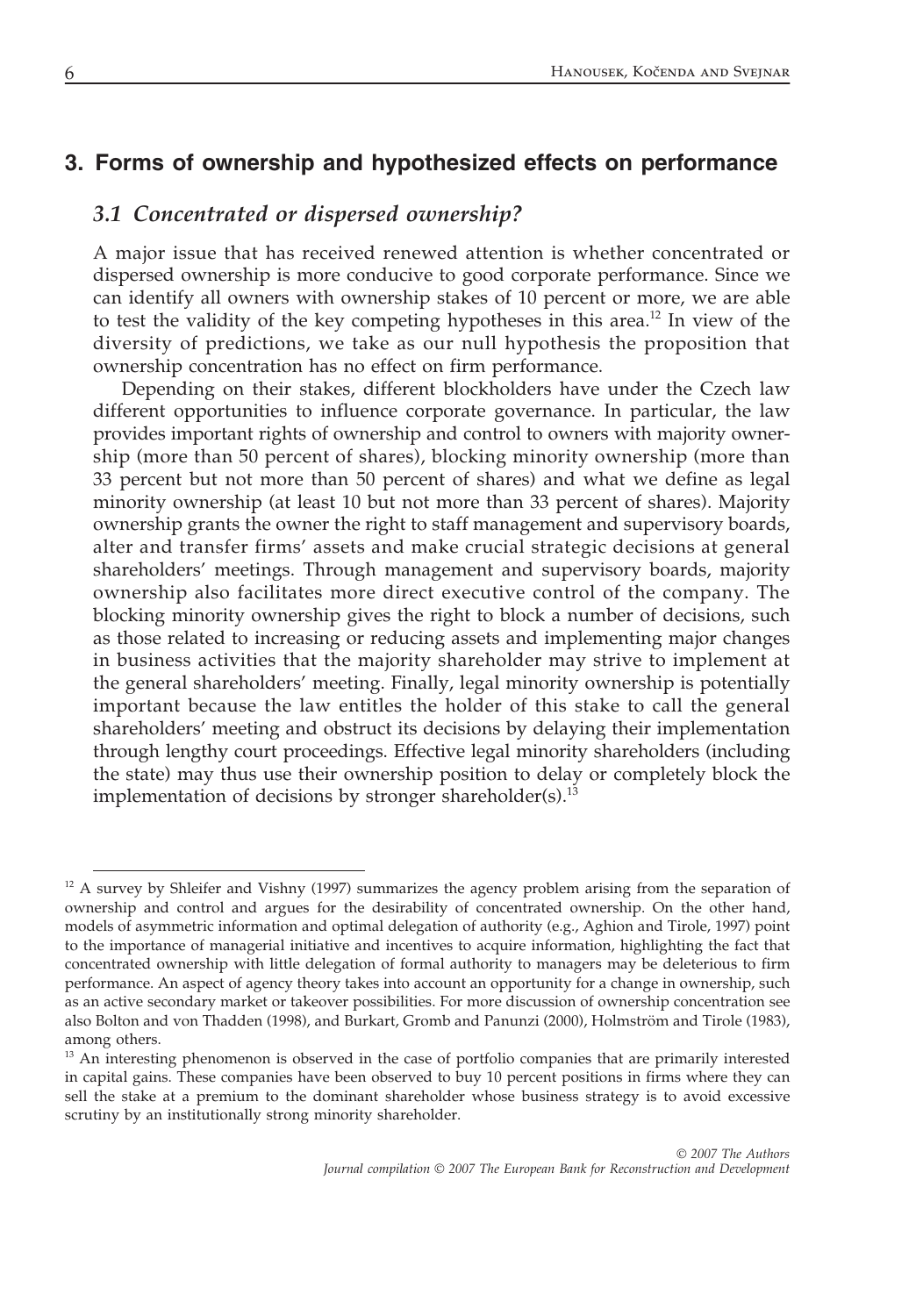Overall, the majority and blocking minority represent different degrees of concentrated ownership, while the legal minority may be viewed as a form of moderately dispersed ownership. Highly dispersed ownership arises when the stake of the largest holder held does not reach legal (10 percent) minority. We also know whether the government keeps a golden share in a given firm that gives it the right to veto certain managerial decisions, such as the subject of business activities and sales of assets, and indirectly influence all managerial decisions. Institutional evidence suggests that the golden share may be an important mechanism enabling the state to exert a degree of influence over firms in which it no longer holds a sufficient ownership stake.<sup>14</sup>

#### *3.2 Types of ownership*

Most empirical work has focused on relatively broad categories of ownership. In this paper, we cover broad categories but also assess whether finer ownership distinctions that reflect different business activities of the owners provide a meaningful understanding of the effects of ownership on corporate performance. In particular, we examine the effects of six types of domestic and two types of foreign ownership that may have differing implications for corporate objectives, constraints and governance. The six types of domestic owners are the state, industrial (i.e., non-financial) company, bank, investment fund, portfolio company and individual, while the two types of foreign owners are an industrial (non-financial) company and all other foreign owners.<sup>15</sup> Since the literature does not provide clear-cut predictions about the relative performance effects of these types of owners, we formulate our null hypothesis as stating that different owners do not have different effects on performance.

Using information from analytical and institutional literatures, we next briefly outline plausible hypotheses about the behaviour of different owners. The state as an owner may pursue various goals, including economic efficiency, tax revenues, or social goals such as employment. The results of Gupta, Ham and Svejnar's (2000) analysis suggest that in the Czech case revenue maximization was important in the privatization phase but other goals, such as employment generation, were also

<sup>&</sup>lt;sup>14</sup> The golden share was introduced by Act no. 210/1993, modifying Act no. 92/1991. The act set the conditions for property transfer from the state to others with the aim of protecting special interests of the state in firms privatized in large-scale privatization. The veto rights associated with the golden share usually relate to the scope and line of business activity and depend on each company's charter. When the state sells its golden share, it gives up its rights in the company and the golden share ceases to exist. The instrument of the golden share in the Czech Republic does not conform fully to that found in other countries since it is limited to being solely an instrument of state control and does not serve as a means of attracting free or less expensive credit.

<sup>&</sup>lt;sup>15</sup> Since insiders have not been important in the Czech Republic, we do not analyse this type of ownership. We also do not examine whether a given owner belongs to a larger ownership group. With considerable additional data collection, this could be an interesting topic for future research.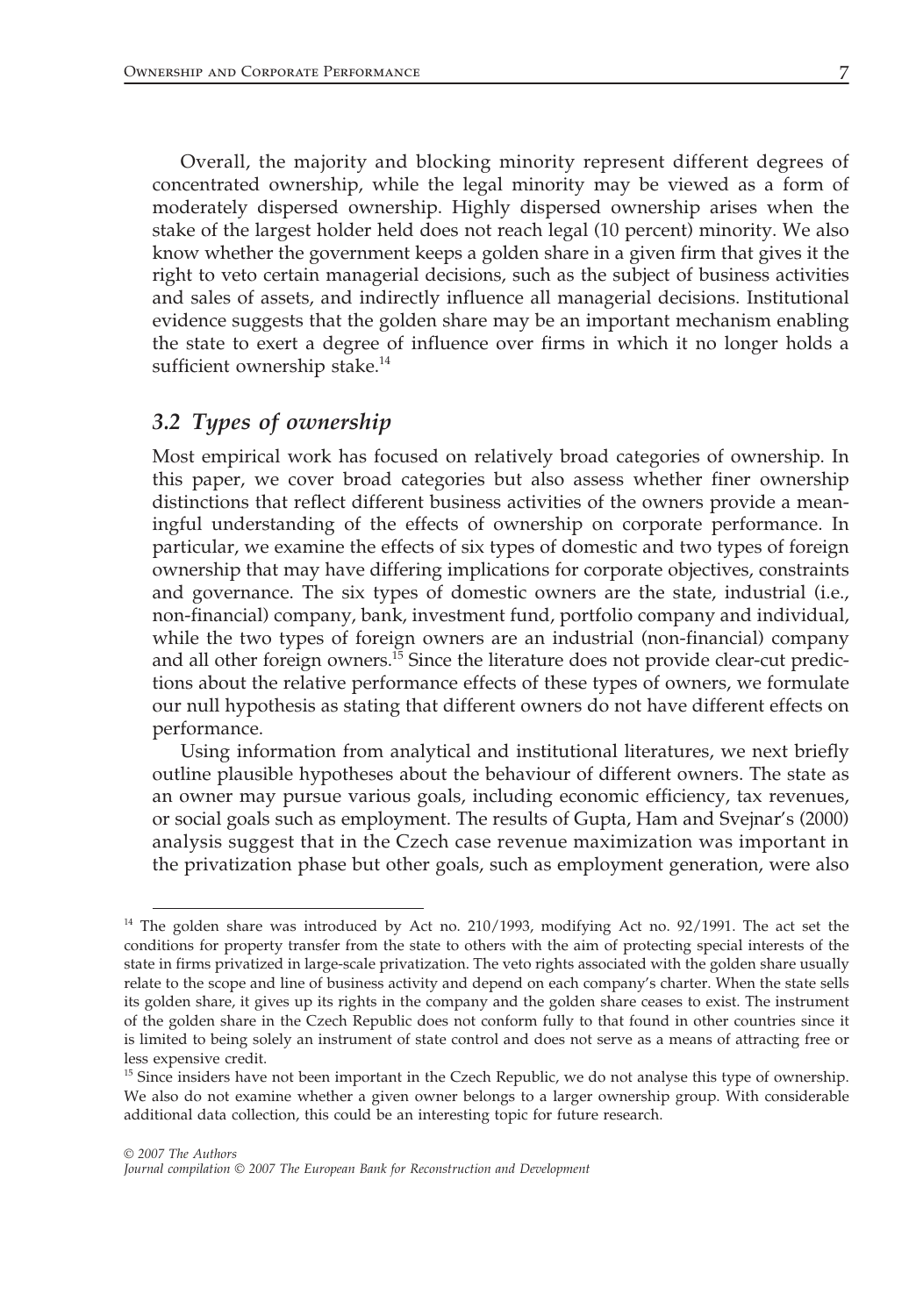important in the post-privatization phase when unemployment was on the rise. The ownership of a firm by an industrial company may be expected to increase profitability through cost-cutting, integration of activities and expansion aimed at exploiting economies of scale. Bank ownership is expected to impose pressure on the firm's management to improve profitability (Cornelli, Portes and Schaffer,  $1996$ ,<sup>16</sup> while investment (mutual) funds are expected to pursue profitable opportunities and, when desirable, take significant equity positions. Funds may hence place emphasis on sound corporate governance and restructuring of firms.<sup>17</sup> Portfolio companies in the Czech Republic are diversified investment vehicles that engage in business with both corporate and private customers. Their ownership positions in large firms are more limited than those of the funds, but the experience in advanced market economies indicates that portfolio companies often force management to become more profitable. Individual ownership is widely perceived to give the single residual claimant strong incentives to monitor the management and achieve superior firm performance. Finally, in a country with low labour cost and favourable profit repatriation rules, foreign owners are expected to aim at generating profits and, if the local products can be sold through their global distribution network, also on increasing output and hence employment. The issue that arises is whether profits generated by firms with foreign owners are declared or hidden through transfer pricing. Naturally, in an underdeveloped legal and institutional setting, any one type of ownership could be associated with managers or key shareholders appropriating private benefits at the expense of others, directly or through transfer pricing.

## **4. The data and basic statistics**

#### *4.1 Performance data*

We start our analysis by providing an understanding of whether corporate restructuring associated with different types of ownership occurs more in terms of revenue

<sup>&</sup>lt;sup>16</sup> Ownership involvement of Czech banks in other companies resembles the situation in Germany. Allen and Gale (1995), with reference to the German financial market, argue that the fact that the market for corporate control collapses when stock markets are thin could be made up for by the role of banks as delegated monitors holding equity and exercising their voting rights. Czech banks, with their numerous holdings, were given the above option. However, as shown by Lízal and Kočenda (2001), the newly created banks also had a number of serious structural weaknesses.

<sup>&</sup>lt;sup>17</sup> Makhija and Patton (2004) find that the extent of disclosure is positively related to (Czech) investment fund ownership at low levels of fund ownership but is negatively related to investment fund ownership at high levels of fund ownership. One may also expect the effect of investment fund and bank ownership on performance to be weaker in our data than in general because a number of funds were sponsored by banks that held debt of the same firms of which they became large blockholders. This resulted in a conflict of interest and inertia in implementing radical restructuring.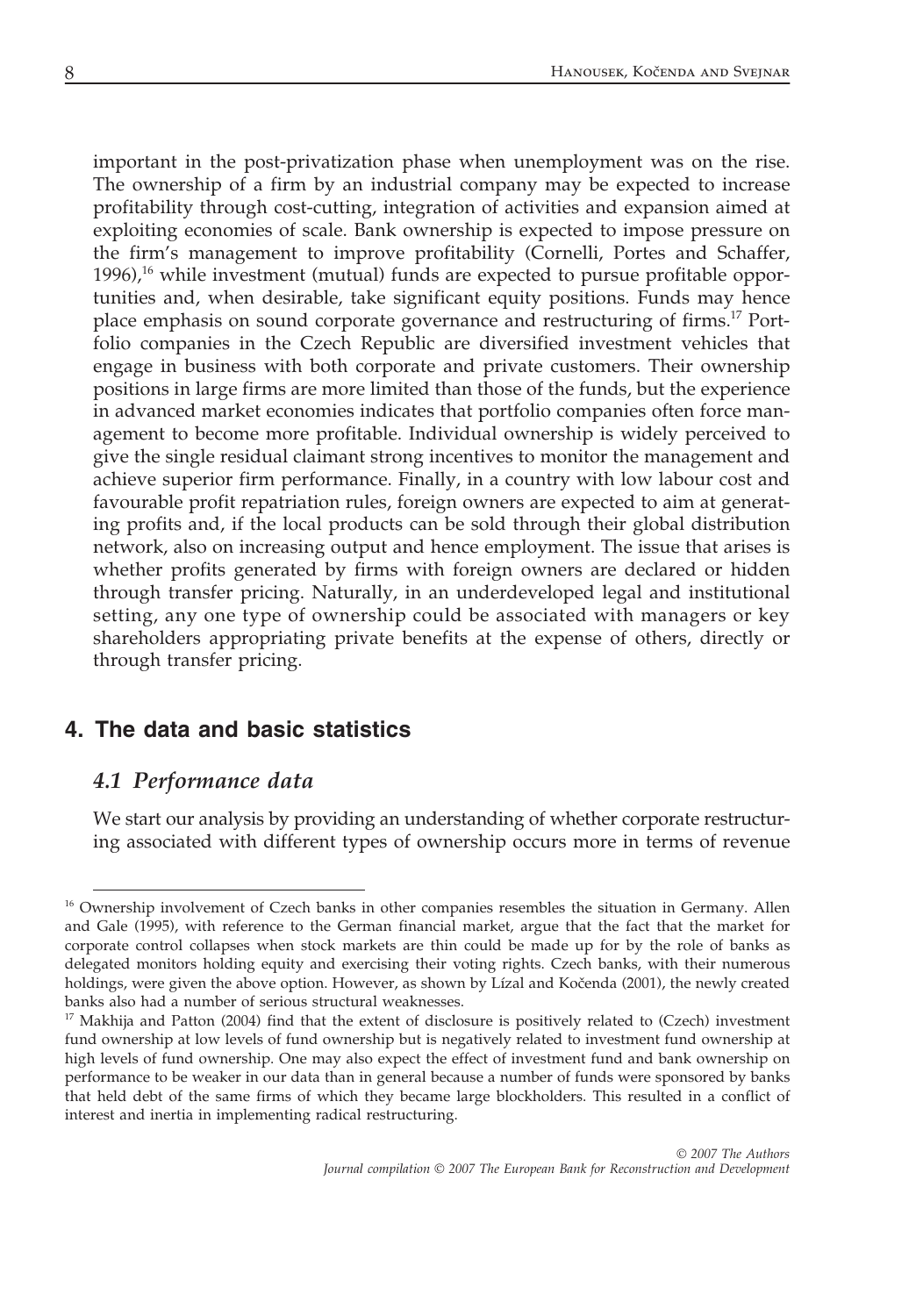or cost (the two main components of profit). The variables that we use are sales revenue and labour cost.<sup>18</sup> Profitability is widely viewed as the best ultimate measure of corporate performance and we therefore also use operating profit on sales (profit/sales or return on sales) and the return on assets (ROA) as two measures of profitability. As we discuss below, we carry out our estimation in first differences and we therefore define these two dependent variables as the annual rate of change of operating profit on sales and the annual change in ROA, with the latter measured as the ratio of the change in operating profit between periods *t* – 1 and *t* to total assets in period *t* – 1. By using the profit/sales ratio, we take advantage of the fact that this indicator is based on two flow measures that are less sensitive to inflation and accounting conventions than many other indicators. By using assets in period  $t - 1$  in calculating the change in ROA, our measure is not affected by the possible phenomenon of privatized companies writing off unproductive assets.<sup>19</sup>

The four indicators of performance permit us to draw inferences about the extent to which firms with different ownership engage in the two types of restructuring that have been viewed as key during the transition *–* defensive (reactive) and strategic restructuring.<sup>20</sup> Defensive restructuring is primarily related to short-term measures, such as layoffs and reductions in wages, while strategic restructuring refers to deliberate investments in the development of firms' advantages, such as introducing new products and finding new markets, and it results in increased sales revenues and profits. Furthermore, by examining the simultaneous effects of different types of ownership on the change of sales, labour cost and profitability, we are able to draw tentative conclusions about the presence of phenomena such as inefficiencies, possible appropriation of profits by managers or key shareholders, non-labour costs, and non-sale income.

Our working dataset contains 2,529–2,949 observations on an unbalanced panel of 1,371–1,540 medium and large firms from all economic sectors during the period 1996*–*1999. As we indicate in Table 1, the exact number of observations and firms varies slightly across the four performance indicators. The observations represent a cleaned dataset from the entire population of firms that were listed on the Prague Stock Exchange (PSE) in 1996. Since virtually all large and medium-sized firms privatized in large-scale privatization were listed on PSE, the dataset contains most of these firms. In addition to performance variables, our dataset contains detailed measures of ownership structure, the sector in which the firm operates and the

<sup>&</sup>lt;sup>18</sup> We do not use other measures of performance, such as material costs, because the sample size would be substantially reduced due to limited information on other variables in the data.

 $19$  Our measure would provide a biased indicator of a change in ROA, however, if productive assets were sold and, as a result, both assets and profit (rather than just assets) diminished. However, only about 5 percent of the firms in our sample actually reduced their assets and, as we discuss below, firms that substantially reduced assets were removed from our sample when we eliminated outliers.

 $20$  See Aghion and Carlin (1996), Aghion, Blanchard and Carlin (1997), and Grosfeld and Roland (1997) for a discussion of these concepts.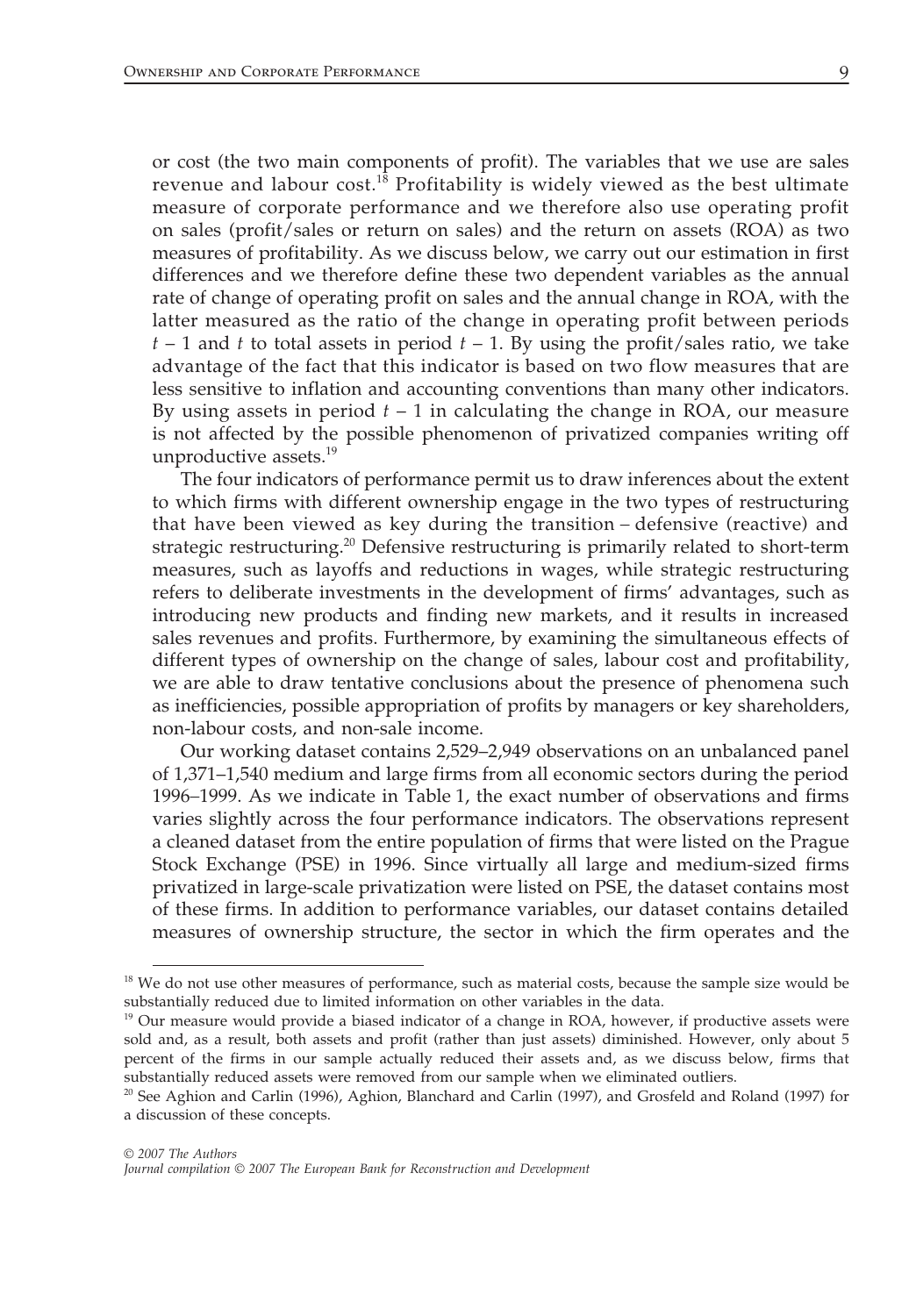| Annual rate  | Mean     | <b>SD</b> | Minimum  | Maximum | No.      | No. of       |
|--------------|----------|-----------|----------|---------|----------|--------------|
| of change of |          |           |          |         | of firms | observations |
| $ROA*$       | 0.001    | 0.098     | $-0.393$ | 0.387   | 1.540    | 2,905        |
| Profit/sales | $-0.267$ | 0.982     | $-2.995$ | 2.985   | 1,289    | 2,164        |
| <b>Sales</b> | 0.009    | 0.426     | $-1,000$ | 2.820   | 1.371    | 2,592        |
| Labour costs | 0.010    | 0.364     | $-1.000$ | 2.842   | 1,539    | 2.949        |

**Table 1. Summary statistics of the rate of change of performance indicators: 1996–99**

*Notes***:** The ratio of the number of observations to number of firms varies due to the unbalanced nature of the panel. \* ROA is defined as a ratio of change in profits between two consecutive periods to total assets at the beginning period. Formally: [(Profit(t) − Profit(t − 1))/Total assets(t − 1)]. SD, standard deviation.

firm's privatization history (including performance and institutional data from the pre-privatization period). The data sample was compiled by the authors from information provided by Aspekt, a commercial database, the PSE, the National Property Fund (the privatization agency) of the Czech Republic, and the Business Register of the Czech Republic.

Firm-level data from the transition and emerging market economies often suffer from accounting deficiencies and usually contain missing values and outlier observations that may bias the estimated coefficients (Filer and Hanousek, 2002). Firms operating in the Czech Republic started adopting international accounting standards in 1992, and our discussions with international accounting firms located in the country indicate that this process was by and large completed in 1995. Our 1996*–*99 data are hence from a period in which IAS already dominated local accounting standards. Moreover, the data are reported by firms that had to conform to the standards demanded since the mid-1990s by the main regulatory institutions, namely the PSE, the National Property Fund and the Czech National Bank. The data are therefore relatively reliable and free of the accounting deficiencies that plague the early studies.

We have eliminated a few observations that were based on inconsistent values in the levels of variables, such as negative values of sales or labour cost or some observations with extreme values. We have used Heckman's (1979) procedure to correct for the possible sample selection bias brought about by the two-step data-cleaning procedure.<sup>21</sup> On average, within the 4-year (1996–99) period we have data for three consecutive years to compute annual rates of change of the performance variables

<sup>&</sup>lt;sup>21</sup> In particular, using the original set of observations we first ran a Heckman-type probit equation, predicting the probability that a given observation is included in the subsample on the basis of the following variables: the initial values of the performance indicators and their squares and products, as well as dummy variables capturing the presence of a given firm in a particular privatization wave.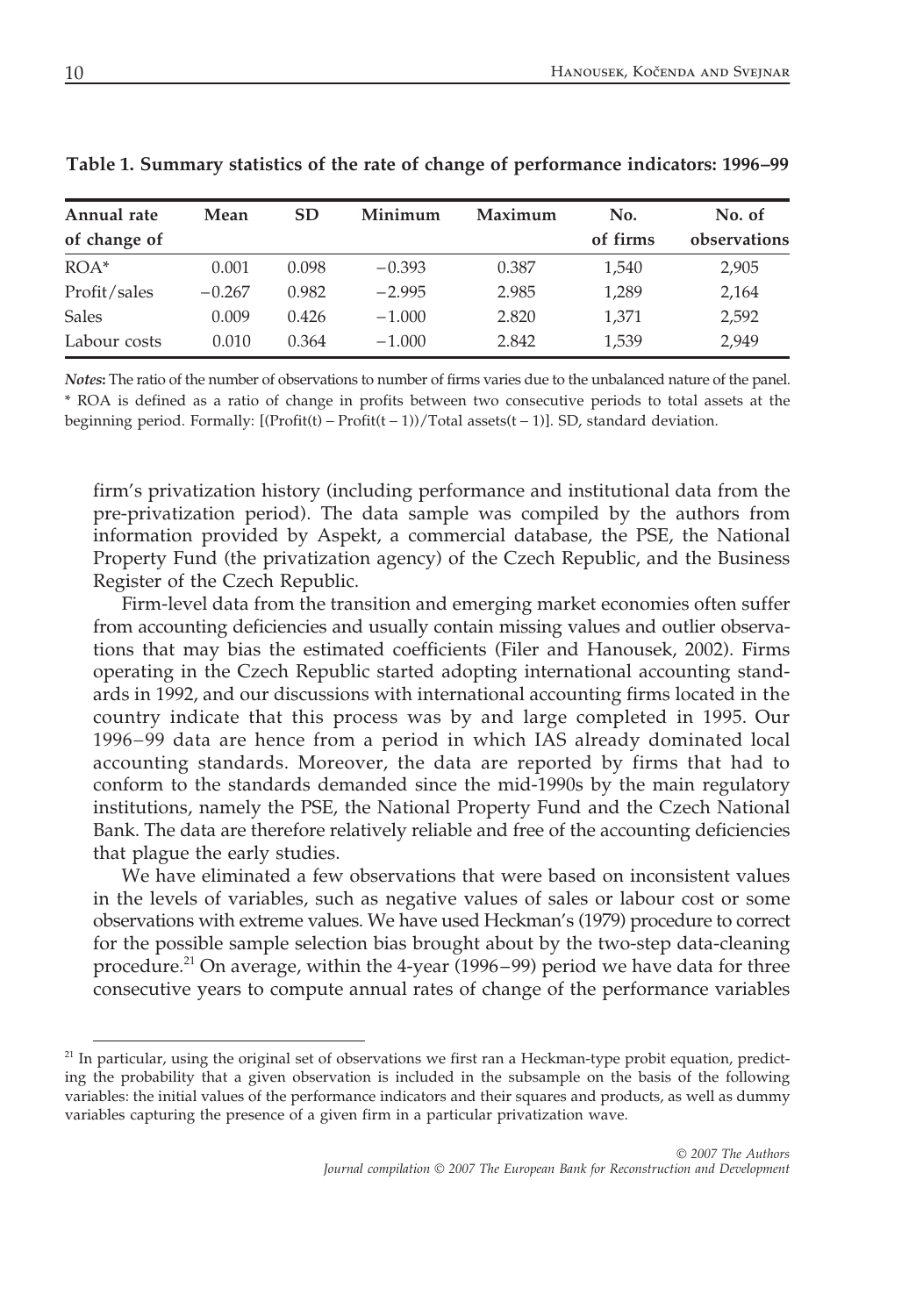(Table 1). $22$  We have also carried out a number of checks against official and private records to verify that our ownership information is reliable and that we hence meet the criticism of earlier privatization studies raised by Filer and Hanousek (2002).

#### *4.2 Ownership data*

An important feature of our dataset is that it permits us to analyse the effect of ownership on performance using two detailed sets of ownership measures. First, as in most studies, we evaluate the performance effects associated with different types of a single largest owner (SLO): six domestic and two foreign types. Second, we assign all owners into three categories that have figured prominently in the debates on ownership and are widely believed to have different effects on corporate governance and performance − state, domestic private and foreign ownership. Having included all owners in one of these three categories, we examine whether majority, blocking minority and legal minority ownership by each of these three groups of owners affects the firm's performance.23 With both specifications of ownership, we also assess if the state affects corporate performance by retaining a golden share that gives it the right to block certain managerial decisions.

As may be seen in Table 2, domestic industrial companies are the most frequent SLOs with 1,244 observations, followed by domestic investment funds (423 observations), domestic individuals (335) and the Czech state (174). Foreign industrial companies are by far the most frequent SLOs among the foreign investors (236 observations). Ownership concentration, measured by the average stake held by a SLO, is between 38 and 59 percent, which is rather high in comparison to ownership concentration in developed countries (Demsetz and Lehn, 1985) and it resembles more the continental European than Anglo-American ownership concentration patterns.

Foreign owners as a group tend to hold majority ownership stakes in the acquired firms (panel B of Table 2). The situation is just the opposite for domestic private owners and the state, both of whom have average stakes of around 43–45 percent and display absolutely and relatively more cases of blocking and legal minority ownership than majority ownership. Moreover, the state retains a golden share primarily in firms in which it or domestic private owners are the SLO. Finally, there are 33 observations with highly dispersed ownership in the sense that no type of owner has even a legal (10 percent) minority ownership. $24$ 

 $22$  There are 34 sales and 28 labour cost observations for which the rate of growth is missing.

<sup>&</sup>lt;sup>23</sup> In this analysis, we focus on the effects of majority and blocking or legal minority ownership irrespective of how many different owners of the same type compose the majority or minority groups.

<sup>&</sup>lt;sup>24</sup> These observations come from 25 firms that are larger than average in terms of total assets, but otherwise tend to have quite diverse characteristics. The firms belong to various sectors, with seven being in trade and four in construction and building materials sectors. In five firms foreign owners have the largest, albeit relatively small, stakes. The state holds the golden share in two of these firms, both of which are water supply utilities.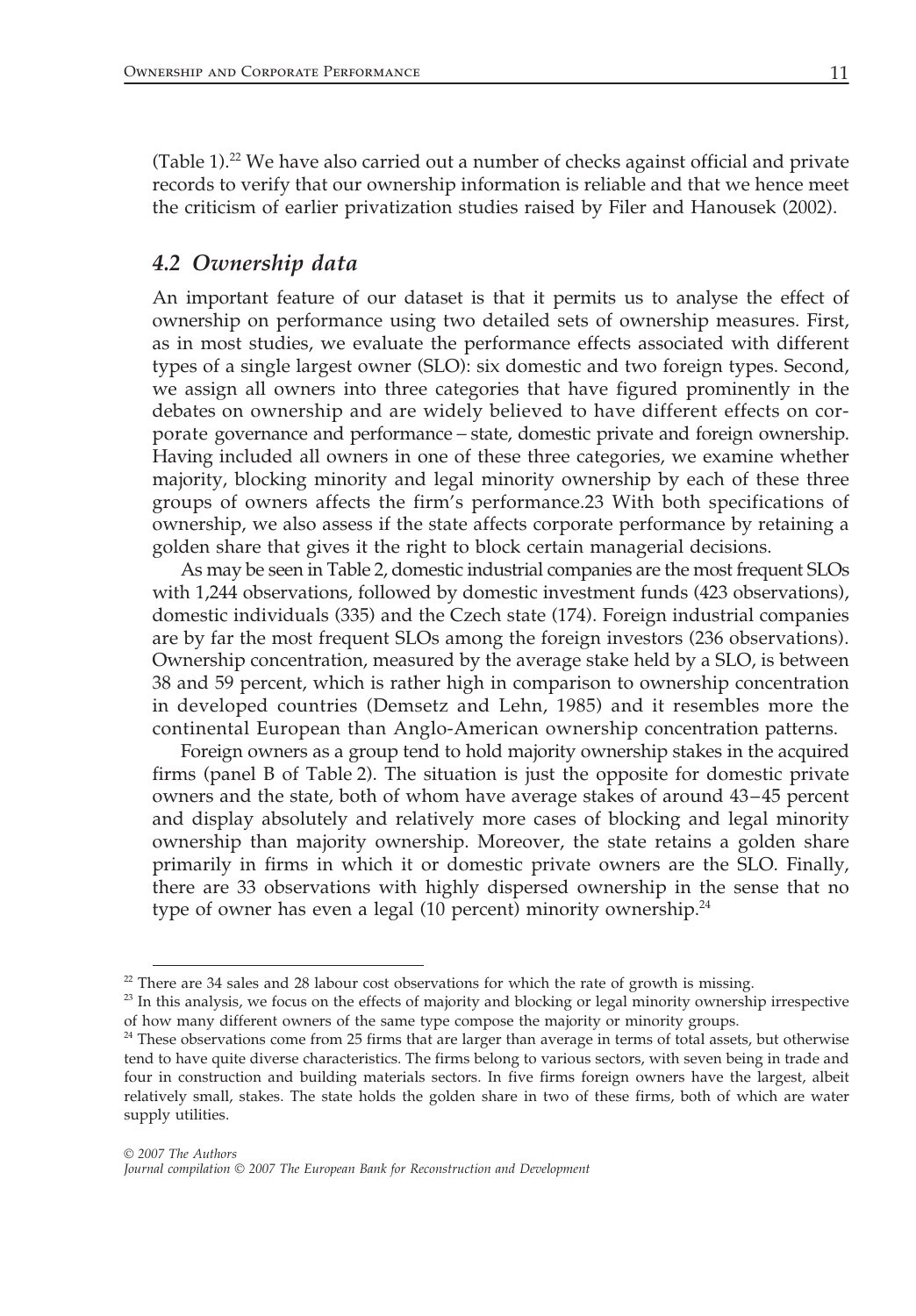|                    | Number of observations |                 |          |                           |                      |                |            |
|--------------------|------------------------|-----------------|----------|---------------------------|----------------------|----------------|------------|
| Type of            | Number of              | Mean size       | Majority | <b>Blocking</b>           | Legal minority       | Other (highly  | Golden     |
| single largest     | observations           | of stake $(\%)$ | held     | minority                  | (moderately          | dispersed      | share held |
| owner (SLO)        |                        |                 | by SLO   | held by SLO               | dispersed ownership) | ownership)     | by state   |
| Domestic ownership |                        |                 |          |                           |                      |                |            |
| Industrial Co.     | 1,244                  | 48.83           | 547      | 412                       | 272                  | 13             | 42         |
| Bank               | 33                     | 46.42           | 11       | 14                        | 7                    | 1              | 1          |
| Invest, fund       | 423                    | 37.61           | 96       | 119                       | 205                  | 3              | 19         |
| Individual         | 335                    | 38.92           | 82       | 99                        | 150                  | 4              | 13         |
| Portfolio Co.      | 80                     | 45.06           | 22       | 35                        | 22                   | 1              | 5          |
| <b>State</b>       | 174                    | 43.18           | 49       | 63                        | 58                   | $\overline{4}$ | 66         |
| Foreign ownership  |                        |                 |          |                           |                      |                |            |
| Industrial Co.     | 236                    | 58.81           | 139      | 60                        | 30                   | 7              | 6          |
| Others             | 67                     | 51.23           | 26       | 26                        | 15                   | $\Omega$       | 3          |
| Total              | 2,592                  | 46.16           | 972      | 828                       | 759                  | 33             | 155        |
|                    |                        |                 |          | Panel B: Ownership extent |                      |                |            |
|                    |                        |                 |          | Number of observations    |                      |                |            |
| Type of            | Num. of                | Mean            | Majority | <b>Blocking</b>           | Legal minority       | Other (highly  | Golden     |
| aggregate          | observations           | size of         |          | minority                  | (moderately          | dispersed      | share held |
| ownership          |                        | stake (%)       |          |                           | dispersed ownership) | ownership)     | by state   |
| Domestic           | 2,115                  | 44.84           | 758      | 679                       | 656                  | 22             | 80         |
| Foreign            | 303                    | 57.14           | 165      | 86                        | 45                   | 7              | 9          |
| <b>State</b>       | 174                    | 43.18           | 49       | 63                        | 58                   | 4              | 66         |
| Total              | 2,592                  | 46.16           | 972      | 828                       | 759                  | 33             | 155        |

*Note***:** This table contains basic ownership statistics associated with the performance variable of sales. Statistics for other performance indicators are similar. Ownership concentration categories include majority (more than 50 percent of shares), blocking minority (from more than 33 to 50 percent of shares), legal minority (at least 10 percent but not more than 33 percent of shares), and other (less than 10 percent of shares). All ownership categories are mutually exclusive. The golden share is an additional measure that is not associated with any particular extent of ownership.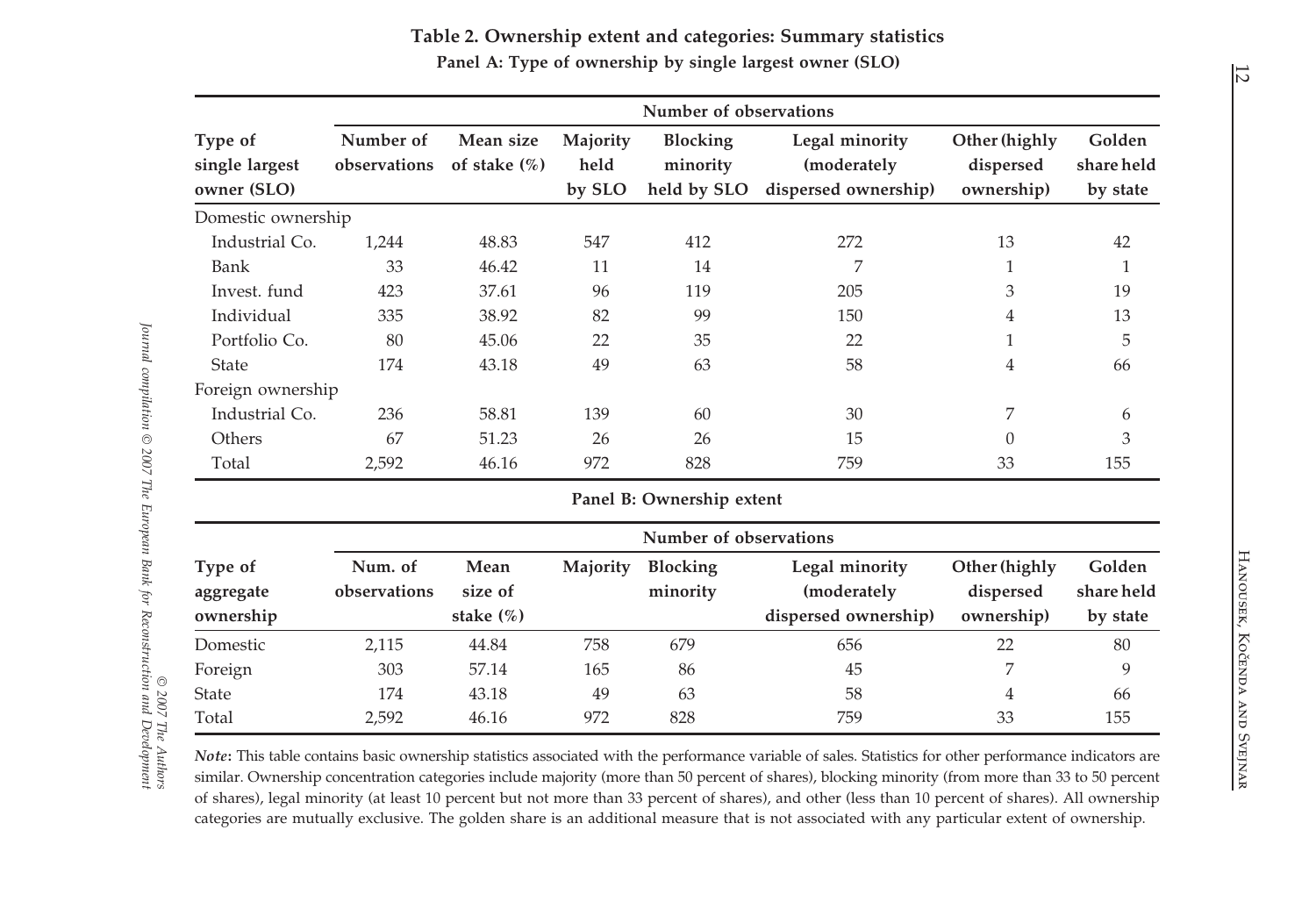In terms of the dynamics of ownership structure, we observe substantial ownership changes during the post-privatization period under study. In particular, 7 to 48 percent of our sample changed category by the type of SLO, with the greatest (smallest) shift being toward an industrial company (bank) as the SLO. Furthermore, 15 to 31 percent of our sample changed category by extent of ownership. Ownership changes were relatively evenly distributed over 1996–99.

#### **5. The econometric model**

#### *5.1 Model specification*

Our main goal is to analyse the performance effects of the principal types of ownership that we observe after the large-scale privatization in 1996, and the effects of the changes in ownership that took place in the 1996–99 post-privatization period. In the spirit of Ashenfelter and Card (1985) and Heckman and Hotz (1989), we specify a panel-data treatment evaluation procedure that fits our context, and we supplement it with a rich set of instrumental variables.

Let  $X_{ii}$  be a given performance indicator, with subscripts denoting firm  $i$  with ownership type *j*, in year *t*. Moreover, let *Pijt* denote ownership type *j* of firm *i* in year *t*. A logarithmic model of the level of performance may be specified as.

$$
\ln X_{ijt} = \alpha_i + \alpha t + (P_{ij1}t)\beta_j + (X_{ij1}t)\gamma_j + P_{ij\tau}\delta_j + [P_{ij\tau}(t-\tau)]\theta_j + (Dt)\varphi + \upsilon_{ijt} \tag{1}
$$

where  $t$  is a linear time trend, vector  $\alpha_i$  controls for firm-specific (fixed effect) differences in the level of performance across firms, constant  $\alpha$  captures the linearly time-varying performance effect of state SLO or state majority ownership (depending on ownership categorization) in 1996–99, and all dummy variables in Equation (1) are coded relative to  $\alpha$ <sup>25</sup> Column vector  $\beta_j$  thus reflects the (linearly) time-varying effects on performance of all the other types of 1996 (initial postprivatization) ownership  $P_{ii}$  relative to state SLO or state majority ownership.<sup>26</sup> Vector γ*<sup>j</sup>* in turn captures the time-varying effect of the 1996 level of performance *X<sub>ij1</sub>* on subsequent (1996–99) performance. Similarly, vector  $\delta_i$  captures the time invariant (instantaneous) effect on the level of performance of a firm changing its 1996 ownership to a new ownership category  $P_{ij}$  in a given year  $\tau$  after 1996. Complementing δ*<sup>j</sup>* , vector θ*<sup>j</sup>* reflects the time-varying effect on performance brought about by the new type of ownership  $P_{ij\tau}$  established in the firm at time  $\tau$ . Finally, vector

 $25$  The results on relative effects are unaffected by which ownership category we select as the base.

<sup>&</sup>lt;sup>26</sup> Coding the ownership dummy variables so that the effects of non-state ownership forms is measured relative to the effect of state ownership is useful because firms in which the state retains ownership are the ones that are least privatized and under the null hypothesis also least restructured. More importantly, the approach also reflects the change in performance as firms switch from state to private ownership.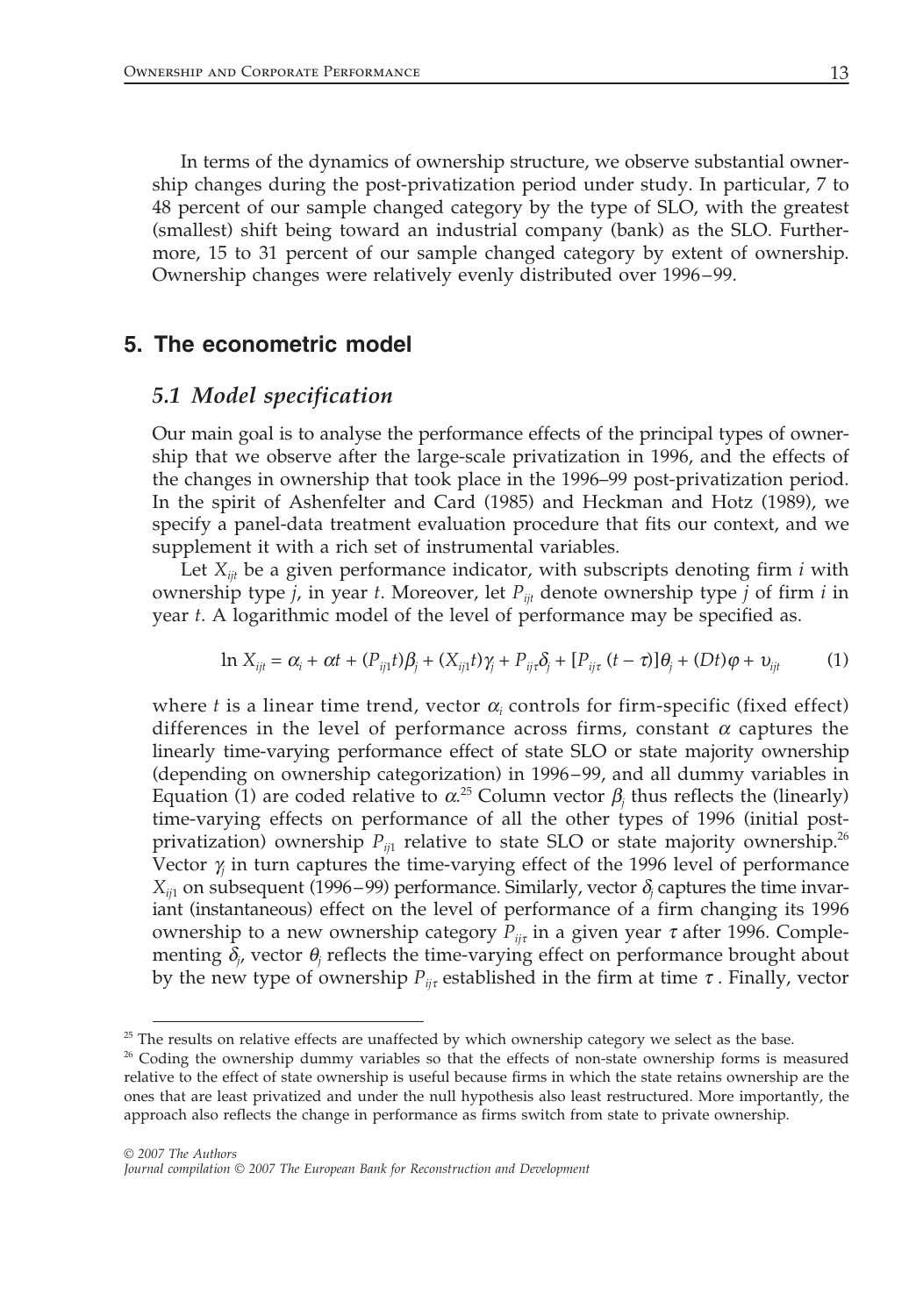$\varphi$  represents the time-varying effects of *D* − industry and annual dummy variables as well as dummy variables reflecting the form of privatization of the firm (first or second wave, both waves, or outside of the voucher scheme), and <sup>υ</sup>*ijt* is the error term.

Conceptually, we control for innate differences in the level of firm performance through the firm-specific fixed effects  $\alpha_i$  and we also allow each firm's 1996–99 performance to be affected linearly through time by the initial performance level *Xij*<sup>1</sup> that the firm achieved in 1996. Controlling for these factors, which capture the short-term effects of pre-1996 privatization and restructuring, we estimate the timevarying performance effects  $β<sub>i</sub>$  of the initial (1996) post-privatization ownership  $P<sub>ii</sub>$ , the time-invariant effect on performance  $\delta_j$  of switching to a new type of ownership  $P_{ij\tau}$  during the 1996–99 period, and the time-varying effect  $\theta_j$  of this new ownership.

Our specification thus controls for fixed performance differences among firms that were or were not part of the voucher scheme, inter-firm differences in the initial post-privatization performance, annual economy-wide shifts (such as macro shocks or degree of openness to trade) and industry-specific fixed effects (proxying for factors such as the degree of competition or differences in technology that do not change in the short run). In the context of the debate about the performance effects of ownership versus competition, we focus on estimating the effects of ownership, while controlling for competition by the firm-specific fixed effects, the effect of initial performance interacted with the time trend, and the industryspecific and annual time dummy variables interacted with time.

For estimating purposes, it is useful to express Equation (1) in the form of the annual rate of change specification. In particular, letting  $y_{\text{fit}}$  be the percentage change of *Xijt* from *t* − 1 to *t*, Equation (1) may be expressed in a first-difference specification as an estimating equation

$$
y_{ijt} = \alpha + P_{ij1}\beta_j + X_{ij1}\gamma_j + \Delta P_{ij\tau}\delta_j + P_{ij\tau}\theta_j + D\varphi + \varepsilon_{ijt}
$$
 (2)

where  $\varepsilon_{ijt} = v_{ijt} - v_{ijt-1}$  is the error term. Equation (2) is more parsimonious than (1), but it permits us to estimate all the parameters of interest. Equations (1) and (2) also make it clear that the linearly time-varying effects on the level of performance in Equation (1) are equivalent to the time-invariant effects on the rate of change of performance in Equation (2).

The three key econometric issues that we have to account for are omitted variables bias, measurement error, and endogeneity of ownership. We address omitted variables bias by including a number of control variables discussed above. In dealing with measurement error in ownership, performance and other variables, we note that the error can induce standard attenuation as well as more complicated biases in estimated coefficients. As mentioned above, the earlier studies often suffer from mis-measurement of the ownership variables and performance indicators, including outliers that may seriously affect the estimated coefficients. In collecting the present dataset, we have placed particular emphasis on identifying precisely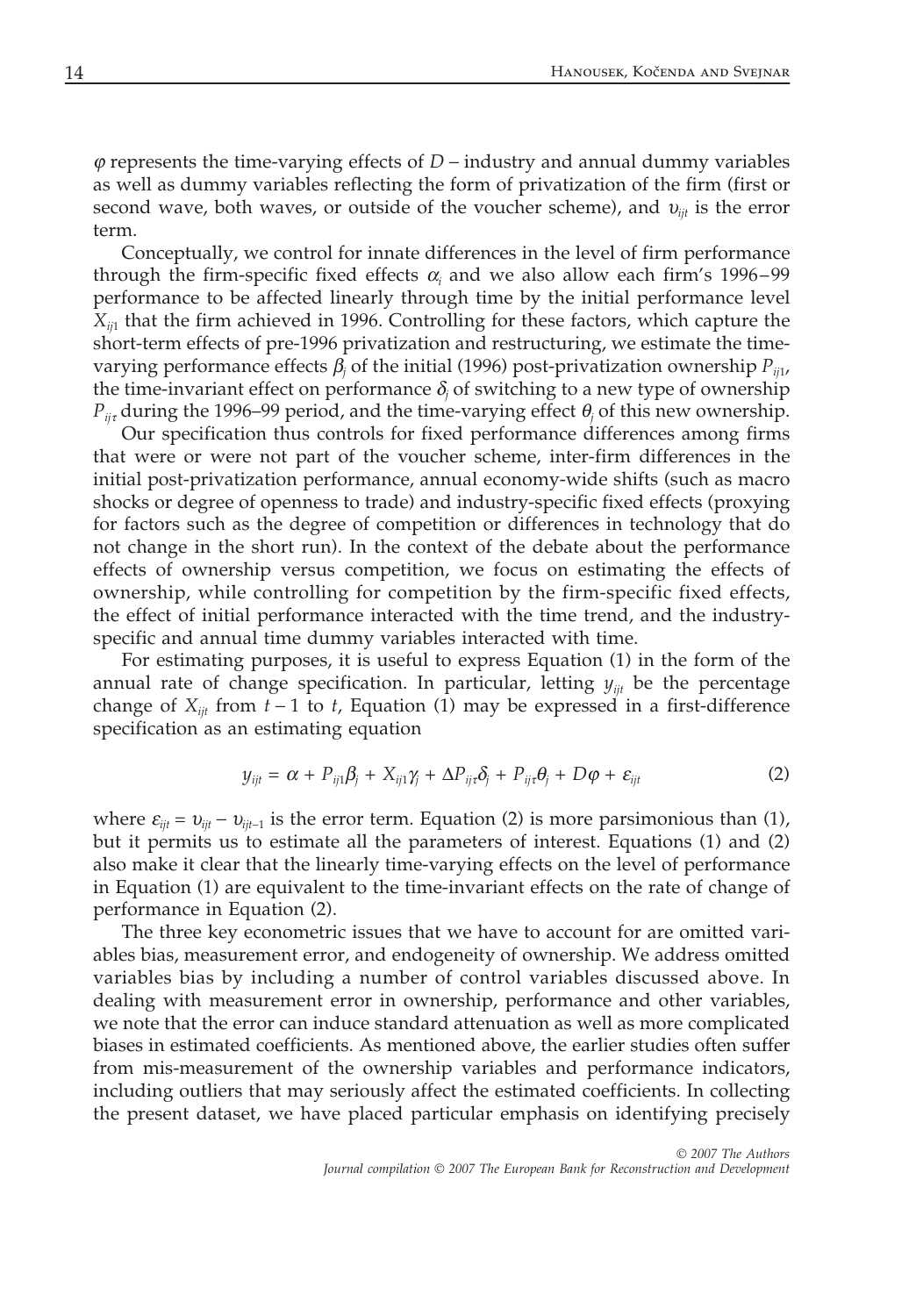individual owners and changes in ownership, as well as collecting several indicators of performance from a period when the IAS was in place. We have also tested for and eliminated outliers that affect the estimates.

We address the problem of endogeneity of ownership as follows. First, we use the first-difference specification in Equation (2) with the aforementioned covariates as a panel data treatment evaluation procedure to control for the possibility that firms are not assigned to different ownership categories at random and that certain types of owners (e.g., foreigners) may acquire firms that are inherently superior or inferior performers.<sup>27</sup> Second, since first-differencing does not fully address all types of endogeneity, especially those where the effect is time-varying, we also employ an instrumental variable strategy.

#### *5.2 Instrumental variables*

We start by carrying out the Hausman (1978) specification test for assessing the potential endogeneity of the initial post-privatization ownership. We employ the first-difference IV method in which we treat ownership as potentially endogenous and instrument it by IVs that we describe presently. The test is carried out by differencing the two sets of parameter estimates and standardizing the vector of differences by the difference in the covariance matrices of the two sets of estimates. The resulting quadratic form is asymptotically chi-squared with degrees of freedom equal to the number of parameters being tested.<sup>28</sup> Results of the Hausman test confirm that 1996 ownership should be treated as endogenous.

We proceed by using a unique set of firm-specific instrumental variables that we have created from data related to the pre-privatization (pre-1992) period. The instrumental variables reflect economic, institutional, industry and geographic characteristics of the SOEs in the pre-market period, and we use them to instrument the initial post-privatization ownership that we observe in the market economy in 1996. We find that all the IVs described below pass the formal Sargan–Wu, Hansen's J and Bassman tests of overidentifying restrictions at the 1 percent test level, and in this sense they qualify as valid instruments.

For each firm we have collected detailed information from all the proposed privatization projects that were submitted to the government before privatization.<sup>29</sup> We use the number of privatization projects as an IV because many SOEs attracted

<sup>27</sup> This approach is used in some studies, such as Frydman *et al.* (1999).

<sup>&</sup>lt;sup>28</sup> In practice, some diagonal elements of the covariance matrix are negative. As usual, we carry out the test only for parameters corresponding to the positive diagonal elements, with a corresponding correction to the degrees of freedom, using the generalized inverse matrix (procedure YINVO in TSP 4.5).

<sup>&</sup>lt;sup>29</sup> Privatization of each enterprise was based on an officially accepted privatization project. Each project had to contain recent economic and financial information about the enterprise and describe the proposed method of privatization, as well as the proposed organization of the privatized enterprise. See Kotrba and Svejnar (1994) for details.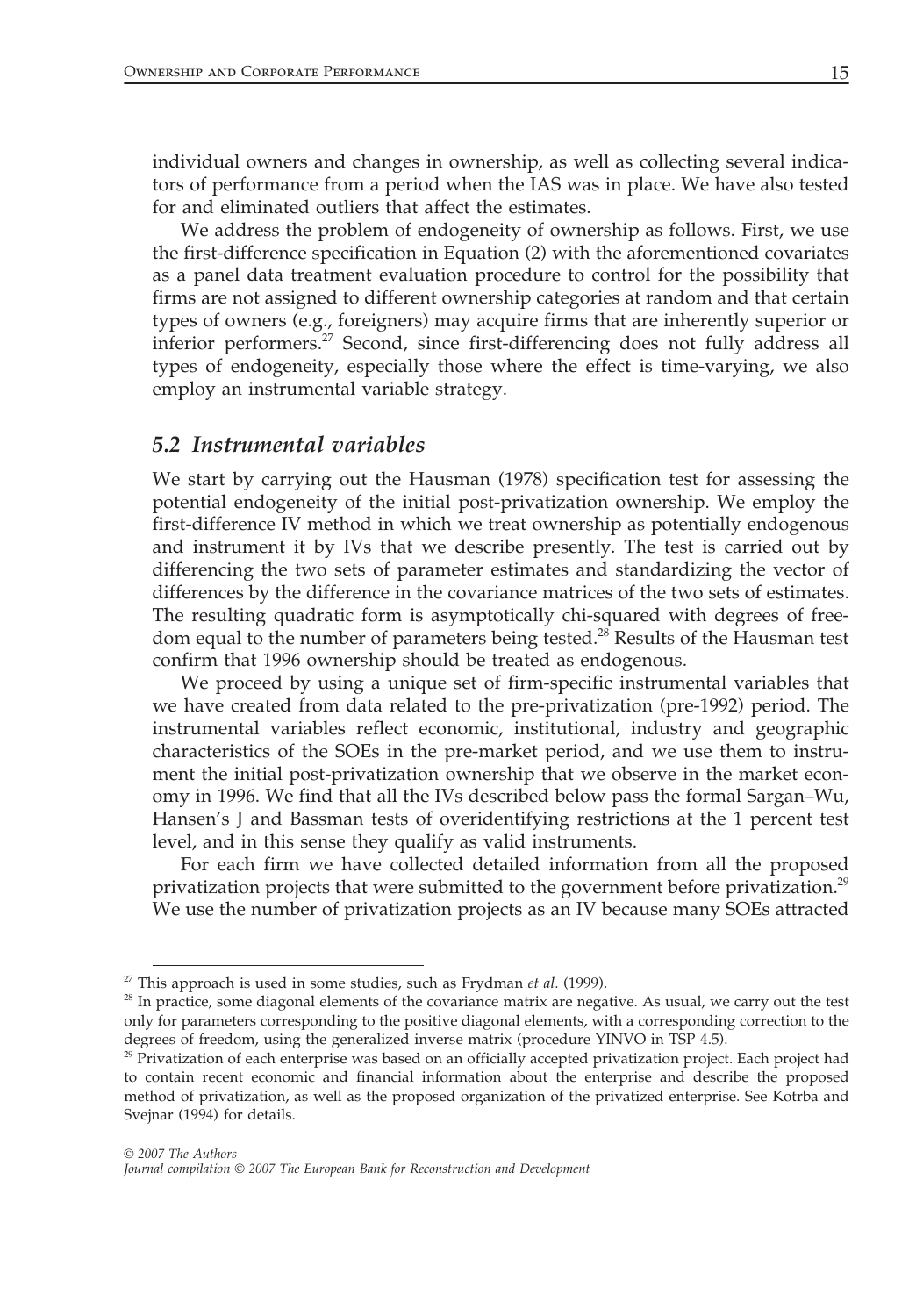several privatization project proposals, reflecting the degree of investor interest and expected future performance of the firm. Moreover, for each privatized firm we use as IVs the pre-privatization data on registered (share) capital, net asset value, total number of shares, number of shares entering voucher privatization, number of shares allocated through voucher privatization, value of shares allocated through voucher privatization in voucher points, geographic and industry location of the firm and the structure of share ownership among various domestic and foreign parties as proposed in the winning privatization project. The share ownership variables include the share that the government intended to keep for the short or long term.30 Finally, our set of IVs contains annual observations on the SOE's sales, profit, debt and employment during the three consecutive years preceding privatization. The summary statistics related to the instrumental variables are reported in Tables A1–A3 (Appendix), while the first stage IV regressions are reported in Tables A4–A5. The three-year panel permits us to capture the evolution of enterprise performance before privatization. For the sake of comparability across firms, we scale these indicators by the total number of shares. As may be seen from Tables A4 and A5 (Appendix), the first stage regressions have relatively good fit and intuitively acceptable coefficients.

In addition to controlling for endogeneity of the ownership structure resulting from privatization, we control for possible endogeneity problems associated with changes in ownership in the 1996–99 period by including in Equation (1) ownership group fixed effects  $\delta_i$  for firms undergoing ownership changes. These  $\delta_i$  effects may be interpreted as proxying unobserved performance characteristics of the acquired firms (i.e., new owners cherry-picking winners or taking over losers) or reflecting the time invariant effects of new ownership on the level of performance. In order to check the robustness of our results, we have also estimated models that, analogously to including  $X_{ij1}$  as a regressor, include  $X_{ij}$  – the performance achieved by the previous owner at the time  $\tau$  when there is a change of ownership in 1996– 99. This specification does not produce materially different results from those of Equation (2).

#### **6. Empirical results of the effects of ownership on performance**

Our estimates are generated by the Huber–White procedure yielding heteroskedasticityadjusted residuals in the presence of instrumental variables (see Huber, 1967; White, 1982). We have also checked that the residuals are free from serial correlation. We

<sup>&</sup>lt;sup>30</sup> Short-term government ownership reflects the expectation of the government of being able to sell appreciated shares shortly after privatization, while long-term government ownership indicates an expectation of slower appreciation of the value of the privatized firm and/or its strategic character in the economy. Parts of the shares retained by the government were also classified as intended for restitution or future sale through an intermediary.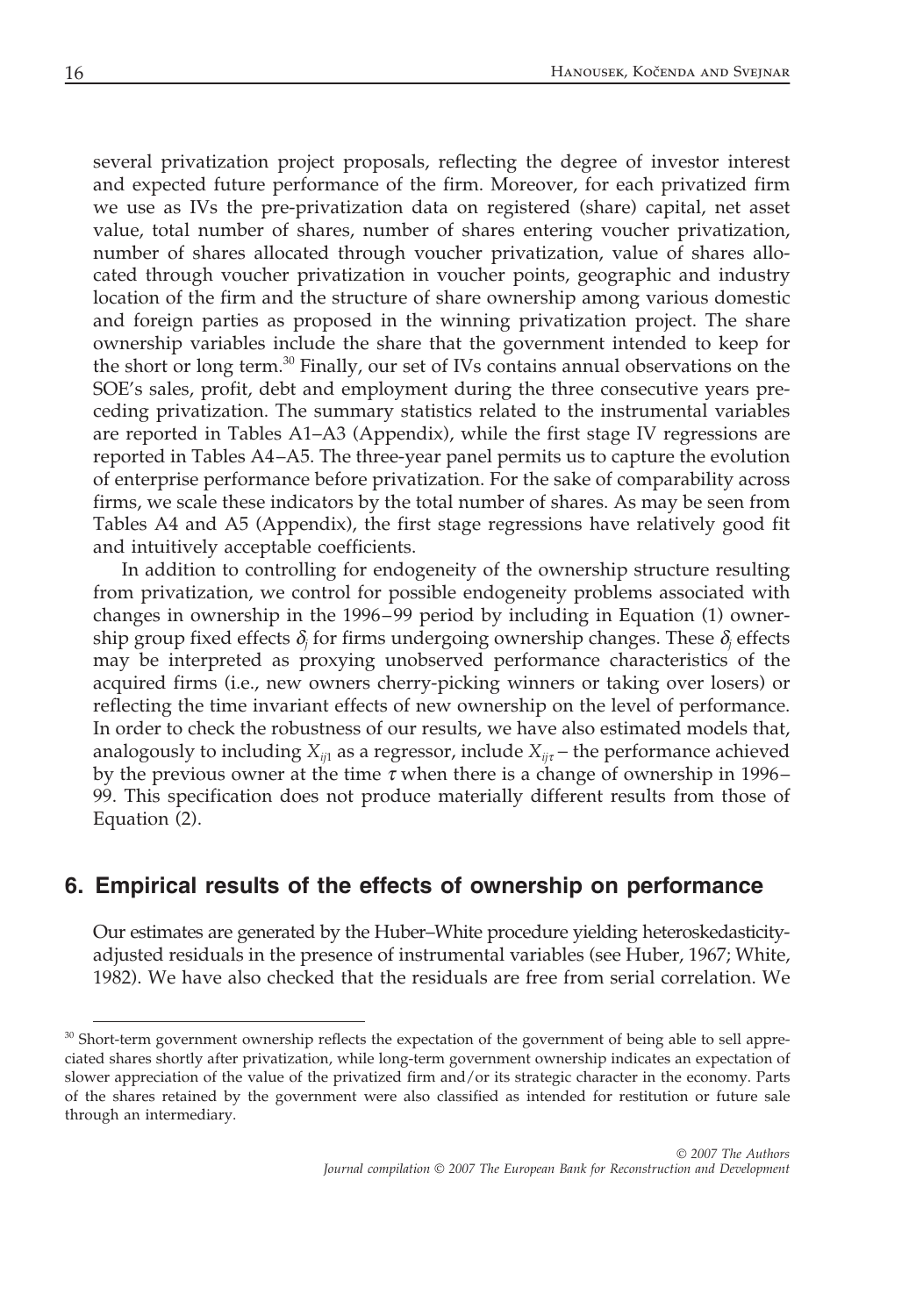employ a two-stage least squares procedure in which we instrument all variables related to ownership. The approach provides consistent estimates that are not affected by potential model misspecification.<sup>31</sup>

In Tables 3 and 4, we present the estimated coefficients of the instrumented Equation (2) for the SLO and extent of ownership, respectively.<sup>32</sup> The top panel of each table contains estimates of the linearly time-varying effect  $\beta_i$  of the initial (1996) post-privatization ownership  $P_{ij1}$ , the second panel gives the estimates of the time-varying effect  $\theta_i$  of the subsequent ownership  $P_{ijt}$  established after 1996, and the third panel presents the time-invariant effect  $\delta_i$  of the post-1996 change in ownership ∆*Pij*τ.

In examining the results, we note the extent to which different types of ownership result in defensive restructuring (reducing labour cost and possibly also sales) versus strategic restructuring (increasing sales revenues, labour productivity and/ or profits). Since the latter outcomes are inferred from the relative effects on sales, labour cost and profitability (e.g., increased sale and/or reduced labour costs not being accompanied by higher profits), these findings are also consistent with other phenomena such as changes in non-labour costs and non-sales income.

The estimated coefficients in Tables 3 and 4 make it clear that in the first 4 years after privatization the performance effects of different types of ownership are surprisingly limited and that many types of private ownership do not generate effects that are different from those of majority or SLO state ownership. Moreover, the overall fit of these regressions suggests that ownership explains a small part of total variation in the rate of change of corporate performance after privatization.<sup>33</sup>

#### *6.1 The single largest owner*

As may be seen from the first panel of Table 3, the only initial post-privatization SLO that has a positive, time-varying effect on sales is foreign industrial (that is, non-financial) company. All five types of domestic non-state SLOs, as well as the foreign non-industrial SLO, register effects that are not statistically different from

<sup>&</sup>lt;sup>31</sup> As Angrist and Krueger (2001) point out, 'Researchers are sometimes tempted to use probit or logit to generate first-stage predicted values in applications with a dummy endogenous regressor. But this is not necessary and may even do some harm. In two-stage least squares, consistency of the second-stage estimates does not turn on getting the first-stage functional form right (Kelejian, 1971). Moreover, using a non-linear first stage to generate fitted values that are plugged directly into the second-stage equation does not generate consistent estimates unless the non-linear model happens to be *exactly right*, a result which makes the dangers of misspecification high'.

<sup>&</sup>lt;sup>32</sup> In Tables 3 and 4, the constant reflects the 1996–97 rate of change in performance of firms that have state as a SLO and majority owner, respectively, were partially privatized outside of the voucher scheme, and operate in the miscellaneous ('other') category of the nineteen industries for which we control. The estimated coefficients on the various forms of ownership represent the average annual ownership effects relative to the effect of state SLO or majority ownership.

<sup>&</sup>lt;sup>33</sup> This is, of course, consistent with high correlation coefficients in the specification in levels.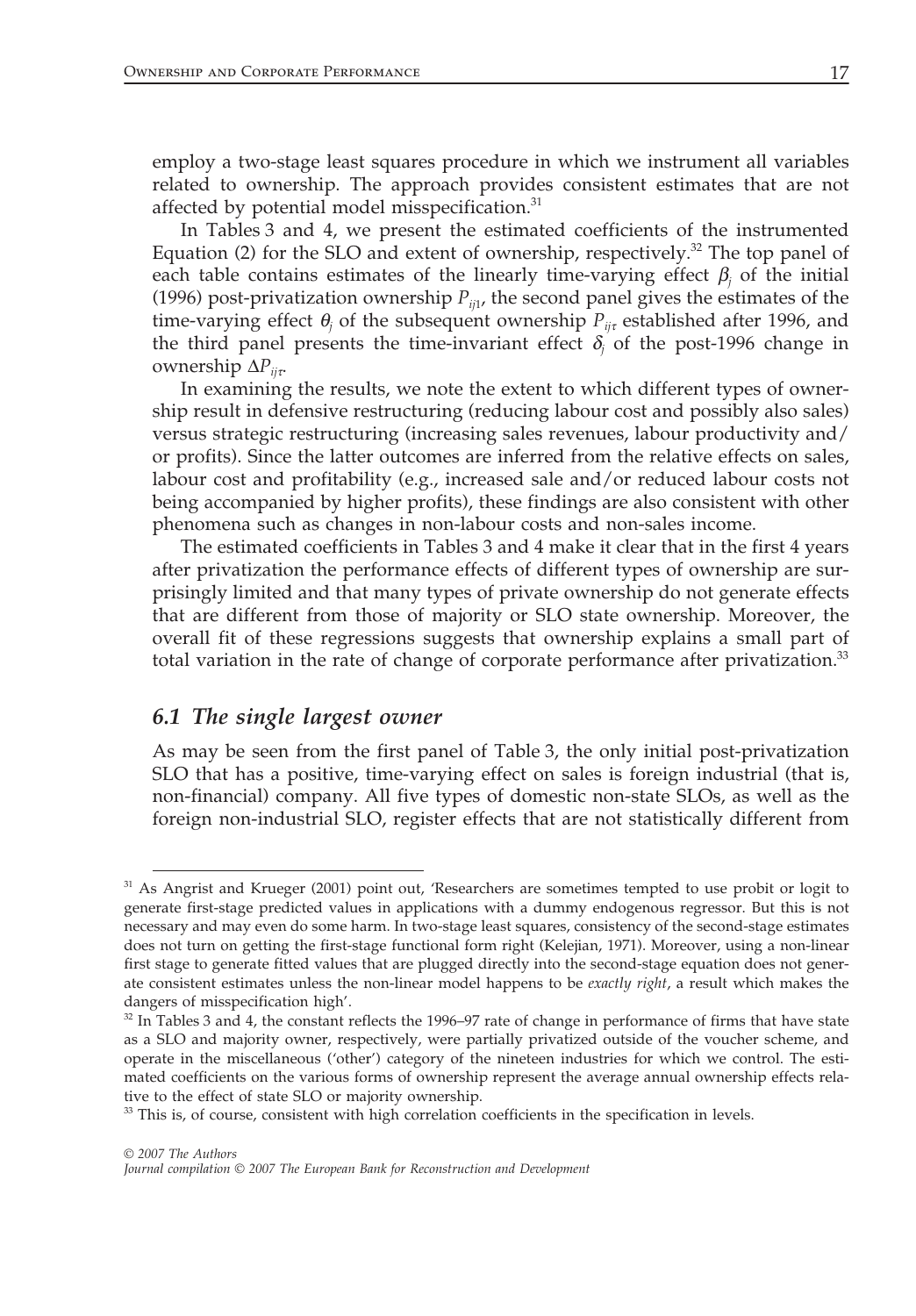| State (Constant)                                                            |                      |                      |                     | <b>ROA</b>          |
|-----------------------------------------------------------------------------|----------------------|----------------------|---------------------|---------------------|
|                                                                             | $-0.141*(0.076)$     | 0.034(0.053)         | $-0.197(0.141)$     | 0.004(0.012)        |
| Initial ownership ( $P_{ii1}$ ) – Time-varying effect ( $\beta_i$ )         |                      |                      |                     |                     |
| Domestic ownership                                                          |                      |                      |                     |                     |
| Industrial Co.                                                              | $-0.027(0.029)$      | $-0.063***$ (0.023)  | 0.015(0.078)        | $-0.002(0.006)$     |
| Bank                                                                        | 0.025(0.065)         | 0.043(0.055)         | 0.005(0.154)        | 0.015(0.014)        |
| Invest. fund                                                                | 0.015(0.033)         | $-0.071***$ (0.026)  | $-0.080(0.088)$     | $-0.006(0.007)$     |
| Individual                                                                  | 0.022(0.037)         | $-0.027(0.031)$      | $-0.081(0.095)$     | 0.001(0.008)        |
| Portfolio Co.                                                               | 0.042(0.068)         | $-0.012(0.051)$      | $-0.098(0.134)$     | $-0.005(0.012)$     |
| Foreign ownership                                                           |                      |                      |                     |                     |
| Industrial Co.                                                              | $0.107***$ $(0.042)$ | 0.026(0.031)         | $0.180*(0.111)$     | 0.013(0.009)        |
| Others                                                                      | 0.003(0.097)         | $-0.055(0.073)$      | $-0.221(0.192)$     | $-0.006(0.015)$     |
| Subsequent ownership $(P_{ii7})$ – Time-varying effect $(\theta_i)$         |                      |                      |                     |                     |
| Domestic ownership                                                          |                      |                      |                     |                     |
| Industrial Co.                                                              | $-0.026(0.027)$      | $-0.041*$ (0.025)    | 0.011(0.093)        | 0.004(0.008)        |
| Bank                                                                        | $-0.167(0.150)$      | $-0.094(0.091)$      | $0.338*(0.212)$     | $0.118**$ (0.052)   |
| Invest. fund                                                                | $-0.096*(0.051)$     | $-0.104***$ (0.034)  | 0.062(0.124)        | 0.004(0.014)        |
| Individual                                                                  | 0.050(0.086)         | $-0.054(0.053)$      | 0.025(0.153)        | 0.004(0.014)        |
| Portfolio Co.                                                               | $-0.116**$ (0.058)   | $0.089$ $(0.097)$    | $-0.091(0.217)$     | 0.021(0.020)        |
| Foreign ownership                                                           |                      |                      |                     |                     |
| Industrial Co.                                                              | $0.061*$ $(0.036)$   | $0.087***$ $(0.026)$ | 0.094(0.152)        | 0.007(0.010)        |
| Others                                                                      | $-0.072(0.098)$      | $-0.015(0.076)$      | $-0.391***$ (0.134) | 0.009(0.017)        |
| Ownership change $(\Delta P_{ii\tau})$ – Time-invariant effect $(\delta_i)$ |                      |                      |                     |                     |
| Domestic ownership                                                          |                      |                      |                     |                     |
| Industrial Co.                                                              | 0.047(0.034)         | $-0.015(0.029)$      | 0.043(0.107)        | $-0.002(0.009)$     |
| Bank                                                                        | 0.072(0.182)         | $-0.037(0.122)$      | $-0.099(0.384)$     | $-0.152***$ (0.061) |
| Invest. fund                                                                | 0.106(0.068)         | $0.154***$ $(0.051)$ | 0.087(0.154)        | $-0.012(0.016)$     |
| Individual                                                                  | $-0.062(0.102)$      | $-0.087(0.062)$      | 0.133(0.180)        | $-0.013(0.017)$     |
| Portfolio Co.                                                               | $-0.057(0.075)$      | $-0.166(0.107)$      | 0.235(0.274)        | $-0.044**$ (0.023)  |
| Foreign ownership                                                           |                      |                      |                     |                     |
| Industrial Co.                                                              | 0.066(0.070)         | $-0.032(0.052)$      | 0.112(0.191)        | $-0.021(0.016)$     |
| Others                                                                      | 0.030(0.111)         | $-0.009(0.087)$      | 0.223(0.209)        | $-0.013(0.022)$     |
| Golden share                                                                | 0.014(0.025)         | $0.062***$ $(0.019)$ | $-0.017(0.090)$     | 0.009(0.006)        |
| Initial value $(X_{ii})$                                                    | 0.000(0.000)         | 0.000(0.000)         | $0.000*$ $(0.000)$  | $-0.315***$ (0.043) |
| Voucher-privatization dummies                                               |                      |                      |                     |                     |
| First wave                                                                  | 0.036(0.067)         | $-0.093*(0.052)$     | 0.024(0.125)        | 0.000(0.010)        |

## **Table 3. Effect of the single largest owner (SLO) type on performance Instrumented estimates (Standard errors in parentheses)**

*© 2007 The Authors Journal compilation © 2007 The European Bank for Reconstruction and Development*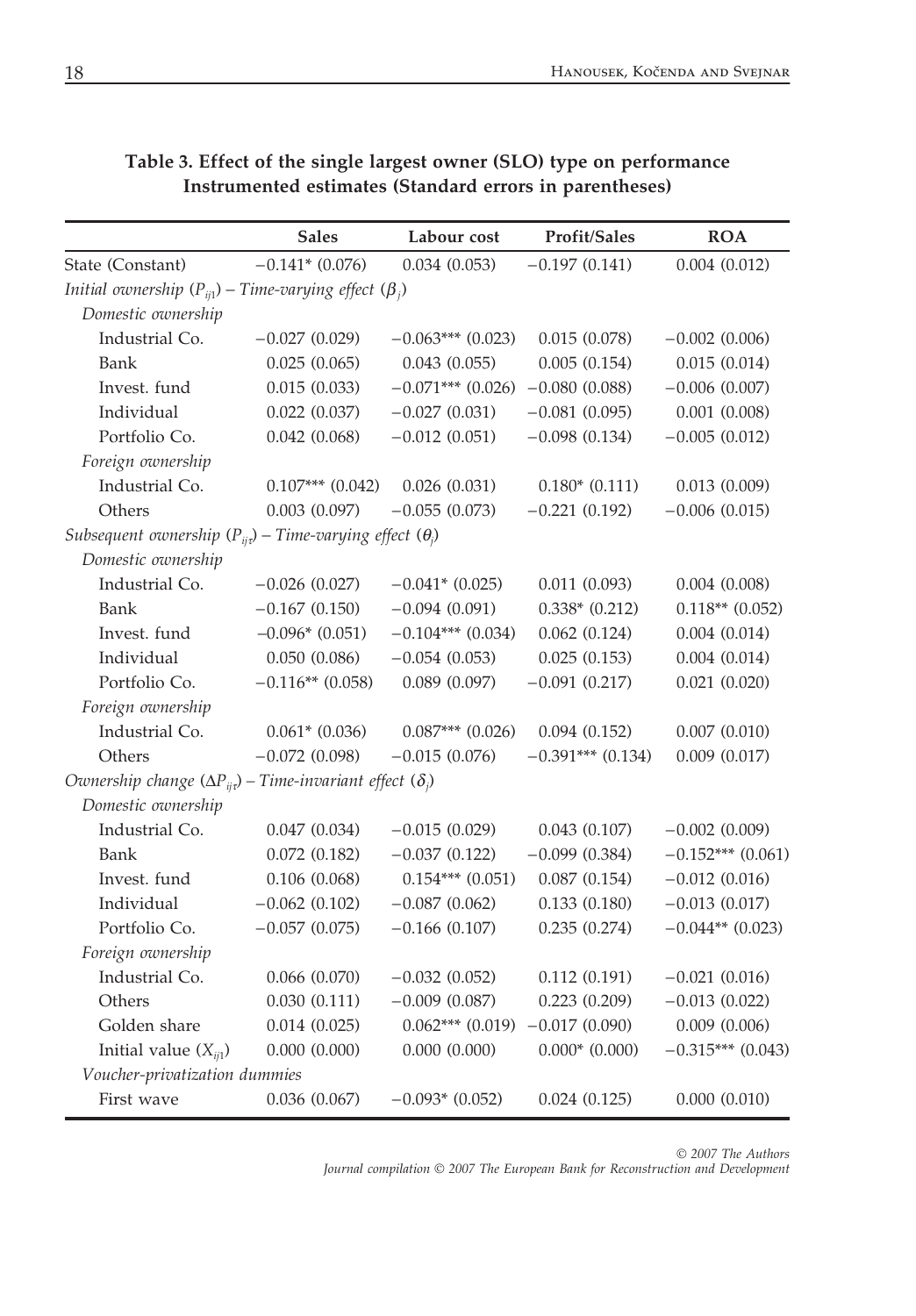|                | <b>Sales</b> | Labour cost        | <b>Profit/Sales</b> | <b>ROA</b>      |
|----------------|--------------|--------------------|---------------------|-----------------|
| Second wave    | 0.057(0.067) | $-0.117**$ (0.051) | 0.040(0.130)        | $-0.009(0.010)$ |
| Both waves     | 0.064(0.069) | $-0.097*(0.054)$   | $-0.022(0.136)$     | 0.004(0.011)    |
| Adjusted $R^2$ | 0.017        | 0.044              | 0.008               | 0.110           |
| Number of      | 2,592        | 2,949              | 2,168               | 2,905           |
| observations   |              |                    |                     |                 |

| Table 3. (cont) Effect of the single largest owner (SLO) type on performance |  |
|------------------------------------------------------------------------------|--|
| Instrumented estimates (Standard errors in parentheses)                      |  |

*Note*: The dependent variables are the rate of change of sales revenue, labour cost, and profit/sales, and the change in ROA, respectively. Numbers in parentheses are standard errors. \*\*\*, \*\* and \* denote significance at the 1, 5 and 10 percent level, two-tail test, respectively. Industry, privatization, and year dummies are included.

## **Sales Labour cost Profit/sales ROA** Majority state (Constant) **–**0.175\* (0.103) 0.026 (0.054) **–**0.192 (0.178) 0.005 (0.015) *Initial ownership size* (P<sub>*ij*1</sub>) − *Time-varying effect* (β<sub>*j*</sub>)</sub> Majority domestic **–**0.067 (0.113) **–**0.077\*\* (0.036) **–**0.001 (0.137) 0.001 (0.011) Majority foreign 0.299\*\*\* (0.117) 0.015 (0.046) **–**0.044 (0.169) 0.015 (0.012) Blocking minority state 0.083 (0.107) **–**0.017 (0.033) **–**0.145 (0.168) 0.001 (0.012) Blocking minority domestic 0.014 (0.108) **–**0.065\*\* (0.034) **–**0.069 (0.141) **–**0.009 (0.011) Blocking minority foreign **–**0.098 (0.268) **–**0.063 (0.047) 0.063 (0.213) **–**0.013 (0.018) Legal minority state **–**0.091 (0.137) **–**0.030 (0.046) **–**0.051 (0.157) **–**0.012 (0.014) Legal minority domestic 0.058 (0.102) **–**0.049 (0.032) **–**0.153 (0.136) **–**0.010 (0.011) Legal minority foreign **–**0.075 (0.196) 0.015 (0.089) 0.222 (0.199) 0.003 (0.018) Other than majority or minority 0.358\* (0.212) 0.068 (0.059) 0.141 (0.195) **–**0.020 (0.018) *Subsequent ownership size* (P<sub>*ijτ</sub>)* − *time-varying effect* ( $θ$ <sub>*j*</sub>)</sub> Majority domestic **–**0.030 (0.038) **–**0.017 (0.036) 0.164\* (0.096) 0.015\* (0.009) Majority foreign 0.086\* (0.049) 0.037 (0.029) **–**0.145 (0.163) 0.009 (0.019) Blocking minority state **–**0.171\*\* (0.086) **–**0.136 (0.096) 0.552 (1.085) **–**0.054 (0.062) Blocking minority domestic **–**0.056\* (0.032) **–**0.045\* (0.027) 0.008 (0.093) 0.006 (0.008) Blocking minority foreign 0.067 (0.086) 0.052 (0.040) 0.079 (0.154) 0.015\* (0.009) Legal minority state  $-0.106 (0.078)$   $0.353 (0.280)$   $0.568** (0.248) -0.025 (0.031)$ Legal minority domestic 0.006 (0.044) **–**0.018 (0.025) 0.045 (0.123) 0.017\*\* (0.009) Legal minority foreign **–**0.120 (0.080) **–**0.007 (0.034) **–**0.049 (0.168) **–**0.003 (0.021)

#### **Table 4. Effect of ownership extent on performance Instrumented estimates (standard errors in parentheses)**

*© 2007 The Authors*

*Journal compilation © 2007 The European Bank for Reconstruction and Development*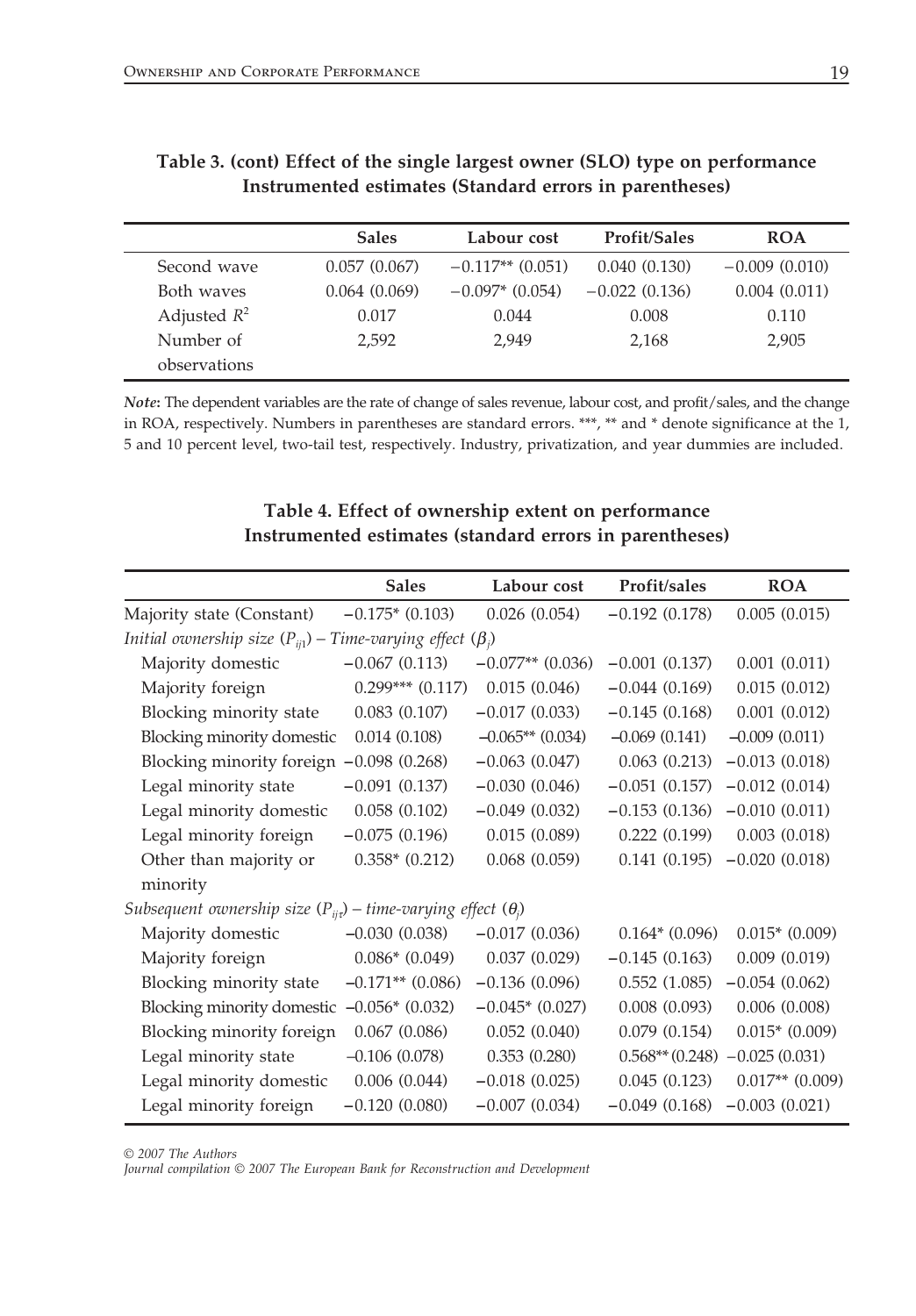|                                                                             | <b>Sales</b>         | Labour cost                             | Profit/sales                      | <b>ROA</b>                           |
|-----------------------------------------------------------------------------|----------------------|-----------------------------------------|-----------------------------------|--------------------------------------|
| Other than majority or                                                      | $-0.387*(0.218)$     | $0.440*(0.240)$                         | 0.445(0.434)                      | 0.073(0.060)                         |
| minority                                                                    |                      |                                         |                                   |                                      |
| Ownership change $(\Delta P_{ij\tau})$ – time-invariant effect $(\delta_i)$ |                      |                                         |                                   |                                      |
| Majority domestic                                                           | 0.059(0.048)         | 0.004(0.042)                            | $-0.066$ (0.117) $-0.016$ (0.010) |                                      |
| Majority foreign                                                            | $-0.052(0.071)$      | $-0.060(0.048)$                         | 0.088(0.231)                      | $-0.012(0.024)$                      |
| Blocking minority state                                                     | 0.073(0.097)         | $-0.029(0.162)$                         | $-1.385(1.167)$                   | 0.037(0.066)                         |
| Blocking minority domestic                                                  | $0.069*(0.040)$      | 0.033(0.033)                            | 0.140(0.112)                      | $-0.015(0.001)$                      |
| Blocking minority foreign                                                   | 0.019(0.115)         | 0.069(0.069)                            | $-0.101(0.200) -0.019(0.013)$     |                                      |
| Legal minority state                                                        | $-0.024(0.126)$      | $-0.398(0.294)$                         | $-0.609(0.411)$                   | 0.023(0.037)                         |
| Legal minority domestic                                                     | $-0.027(0.063)$      | $-0.042(0.036)$                         | $-0.110(0.156)$                   | $-0.017(0.011)$                      |
| Legal minority foreign                                                      | $0.344***$ $(0.124)$ | 0.012(0.052)                            |                                   | $0.078$ $(0.279)$ $-0.034$ $(0.031)$ |
| Other than majority                                                         | 0.263(0.229)         | $-0.171(0.293)$                         |                                   | $0.145(0.474) -0.072(0.063)$         |
| or minority                                                                 |                      |                                         |                                   |                                      |
| Golden share                                                                | $0.036*(0.022)$      | $0.058***$ $(0.019)$ $-0.002$ $(0.093)$ |                                   | $0.012**$ (0.006)                    |
| Initial value $(X_{ii})$                                                    | 0.000(0.000)         | 0.000(0.000)                            |                                   | $0.000*(0.000) -0.322***(0.042)$     |
| Voucher-privatization dummies                                               |                      |                                         |                                   |                                      |
| First wave                                                                  | 0.053(0.074)         | $-0.089*(0.052)$                        | 0.053(0.125)                      | 0.001(0.010)                         |
| Second wave                                                                 | 0.077(0.073)         | $-0.115**$ (0.052)                      | 0.051(0.130)                      | $-0.008(0.010)$                      |
| Both waves                                                                  | 0.062(0.077)         | $-0.096*(0.055)$                        | 0.001(0.135)                      | 0.006(0.011)                         |
| Adjusted $R^2$                                                              | 0.019                | 0.038                                   | 0.008                             | 0.108                                |
| Number of observations                                                      | 2,592                | 2,949                                   | 2,168                             | 2,905                                |

| Table 4. (cont) Effect of ownership extent on performance |  |
|-----------------------------------------------------------|--|
| Instrumented estimates (standard errors in parentheses)   |  |

*Note***:** The dependent variables are the rate of change of sales revenue, labour cost, and profit/sales, and the change in ROA, respectively. Numbers in parentheses are standard errors. \*\*\*, \*\* and \* denote significance at 1, 5 and 10 percent level, two-tail test, respectively. Industry, privatization, and year dummies are included.

each other or from the effect of the state SLO. In terms of labour costs (employment), only firms with domestic industrial companies and investment funds as SLOs show a negative effect relative to the state. Finally, only firms with foreign industrial companies as SLOs have a positive effect on profit/sales and no SLO type generates a significant effect on ROA. The post-privatization foreign industrial owners thus increase profitability by enhancing the rate of growth of sales, without having a differential effect from the state firms on the rate of growth of labour cost (employment). Their domestic counterparts and investment fund SLOs reduce the rate of growth of labour cost, but do not display a corresponding positive effect on profit. The restructuring carried out by foreign industrial firms is of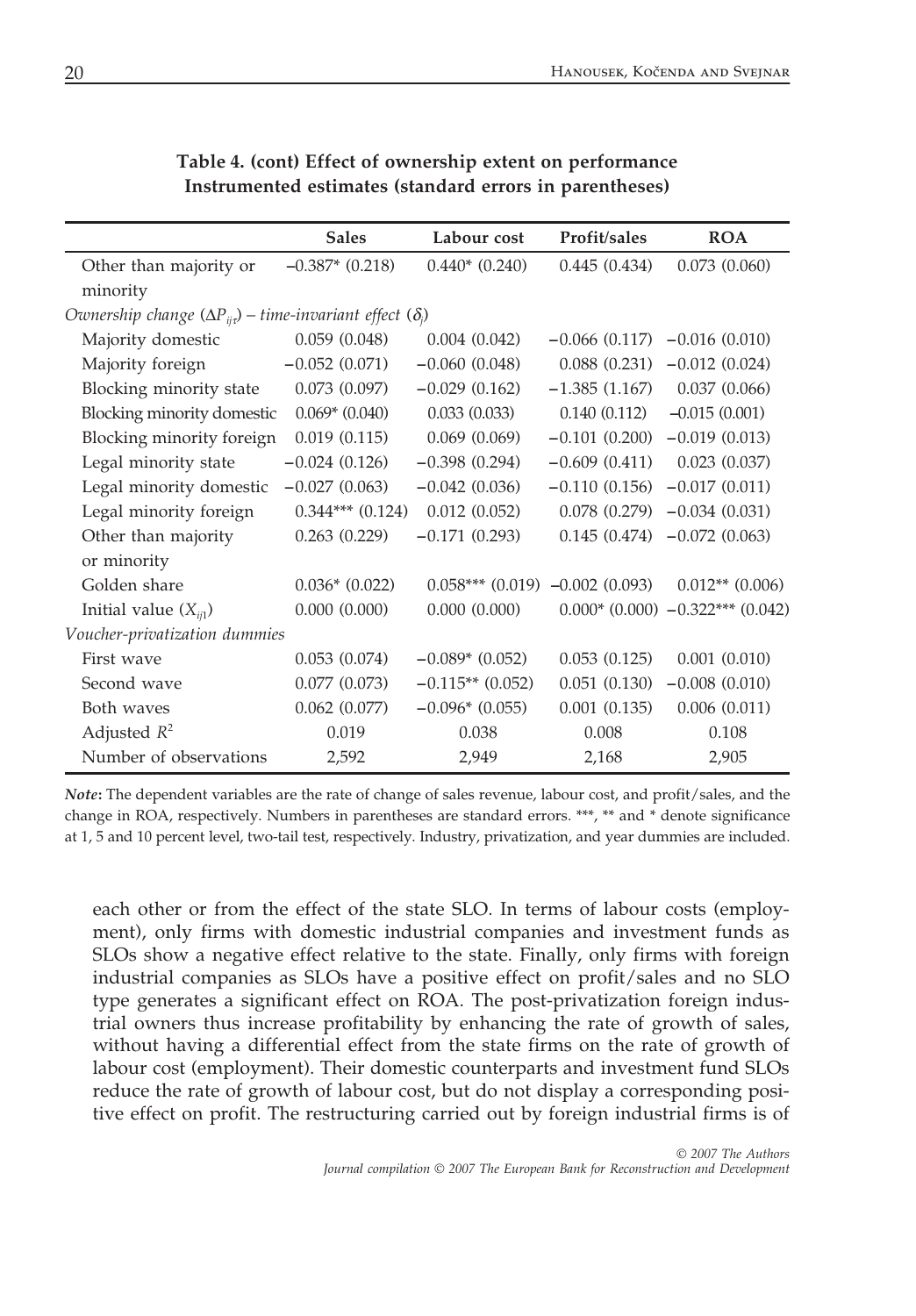a strategic nature, while that performed by the domestic industrial company and investment fund SLOs is of a defensive type.

The time-varying performance effects of the SLOs that come into existence after 1996 display a number of similarities to, but also more statistical significance than, the effects of the immediate post-privatization SLOs. The basic pattern persists in that (a) most types of private owners do not show significant deviations from the sales, labour cost and profitability effects given by the base category of state SLOs, (b) foreign industrial firms raise sales and (c) domestic industrial and investment fund owners reduce labour cost. The new patterns are that firms acquired after 1996 by investment funds and portfolio companies experience a reduction in sales; foreign industrial SLOs increase not only sales but also labour costs and they no longer have a positive effect on profitability; bank SLOs have a positive effect on profit/sales and ROA; and non-industrial foreign SLOs have a negative effect on profit/sales. These results suggest that the more recent foreign industrial owners acquire firms to expand production but they no longer hold back the rate of growth of labour cost (employment); investment funds reduce the scale of operations; bank and portfolio company SLOs increase efficiency by reducing non-labour costs and/ or increasing non-sales income; and domestic industrial and foreign non-industrial SLOs may deploy transfer pricing.<sup>34</sup>

Interestingly, there are only three time-invariant (instantaneous) effects associated with the changes in ownership after 1996. Moreover, two of them (higher labour cost for firms acquired by investment funds and negative effect on ROA for firms acquired by banks) may represent a short-term effect that is subsequently offset by an opposite time-varying effect (second panel in the Table 3).

The effect of government control through the institution of a golden share is to increase labour costs with no corresponding effect on the rate of change of sales or profitability. With the SLO specification of ownership, the government therefore appears to pursue a socially oriented goal of increasing employment and/or wages without a corresponding positive effect on sales or negative effect on profitability.

#### *6.2 Extent of ownership*

The estimated effects of the extent of ownership by the three key ownership groups reported in Table 4, complement the results with respect to the SLOs. Majority and minority post-privatization ownerships by most types of private owners do not generate effects that are statistically different from each other and from the base effect of majority state ownership. The notable exception is majority ownership by

<sup>&</sup>lt;sup>34</sup> In the case of banks, the permanent ROA effect in part offsets a negative instantaneous effect observed at the time of the shift to bank ownership (third panel in Table 3). The fact that the instantaneous effect is negative for ROA and not for profit/sales suggests that the banks acquire firms with (a) normal performance in terms of profit/sales and increase this measure of profitability over time and (b) relatively large and unproductive assets, as measured by below average ROA, and raise the value of this indicator over time.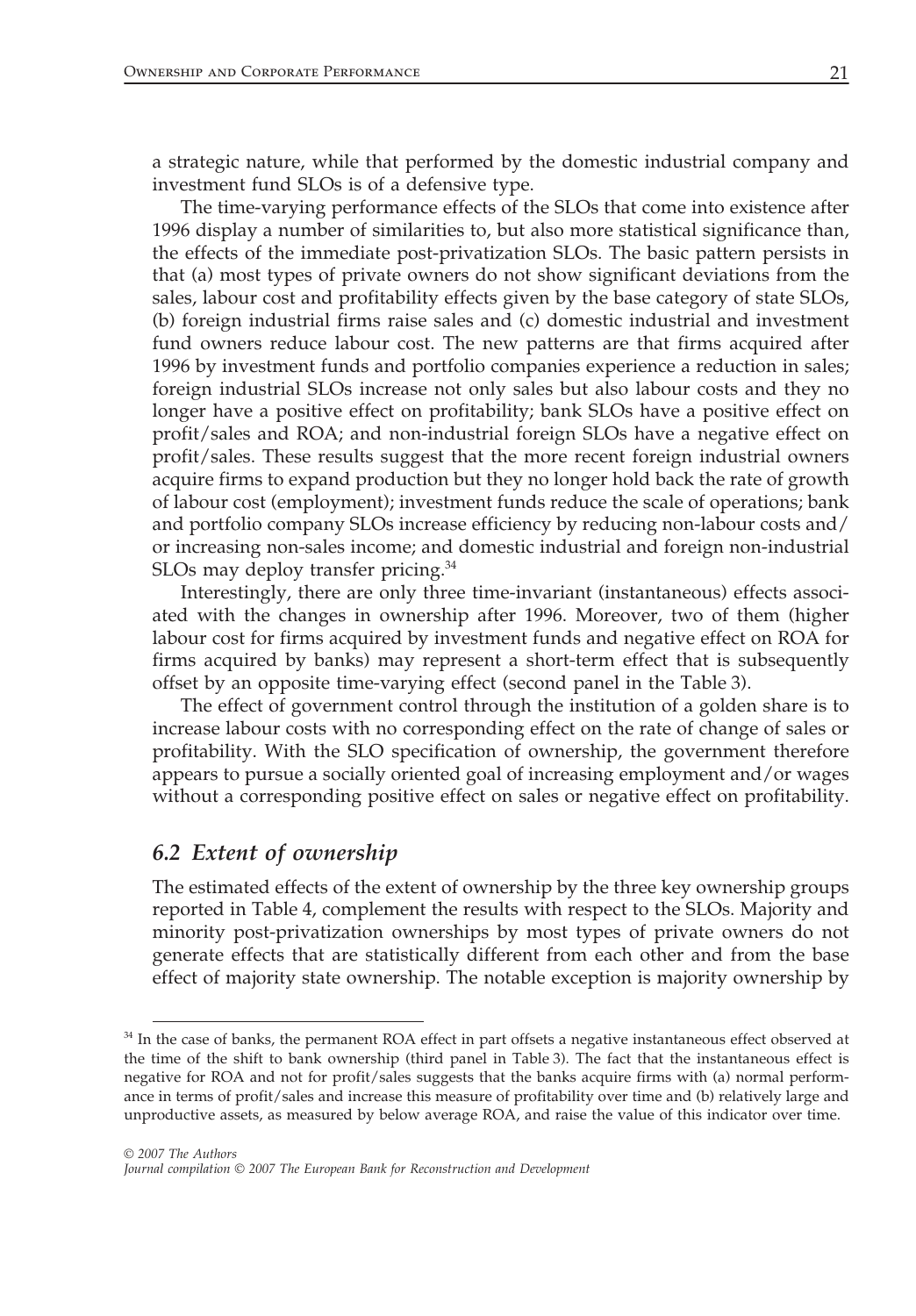foreign companies which has a positive time-varying effect on sales, thus paralleling the effect of foreign industrial SLOs.<sup>35</sup> The difference is that majority foreignowned firms, unlike foreign industrial SLOs, do not produce a positive effect on profitability. This difference may be brought about by the different composition of the majority and SLO foreign groups, rising non-labour costs or falling non-sales income in the majority foreign owned firms, or dissipation of profit by majority foreign owners through transfer pricing. Firms with majority and blocking minority domestic private ownership, like firms with domestic industrial company and investment fund SLOs in Table 3, are the only ones that significantly reduce labour costs (employment). Because no type of post-privatization ownership registers significant effects with respect to either indicator of profitability, the reduction in labour cost by concentrated domestic owners may be accompanied by increased non-labour cost or falling non-sales income, or appropriation of resources by managers or key shareholders.

Overall, the effects of initial post privatization ownership indicate that concentrated foreign ownership raises the rate of increase in sales revenue, while highly, as well as moderately concentrated domestic owners reduce the rate of increase in labour cost (employment) relative to others. These asymmetric findings with respect to the sales and labour cost effects of concentrated domestic and foreign owners are provocative because it has been widely presumed that both domestic and foreign private ownership, especially in highly concentrated forms, would lead to substantial strategic restructuring and increases in sales − domestically and/or on the world markets.

The time-varying effects of ownership changes that took place after 1996 show some similarities but also significant differences from the effects of initial postprivatization ownership. A post-1996 shift to majority foreign ownership has a positive effect on the rate of increase in sales revenue that is not accompanied by an increase in the rate of change in labour cost or profitability. This suggests that foreign owners that acquire majority stakes in firms after privatization engage in productivity-enhancing strategic restructuring and either incur increasing non-labour costs and/or falling non-sales revenue, or they siphon off profits. In contrast, shifts to blocking minority state and domestic ownership bring about negative effects on both sales and labour cost, indicating that these somewhat less concentrated owners react defensively by downsizing the newly acquired companies.

A switch to majority domestic ownership results in a positive time-varying effect on both measures of profitability. Interestingly, positive time-varying effects on ROA are also observed with shifts to blocking minority foreign and legal minority domestic ownerships. Moreover, the relatively rare shifts to legal minority state ownership also generate sizable positive effects on the increase in profit/sales.

<sup>&</sup>lt;sup>35</sup> There is also a positive effect of highly dispersed ownership. This group is composed of a small number of firms, however, and there is an offsetting effect associated with subsequent ownership by this group.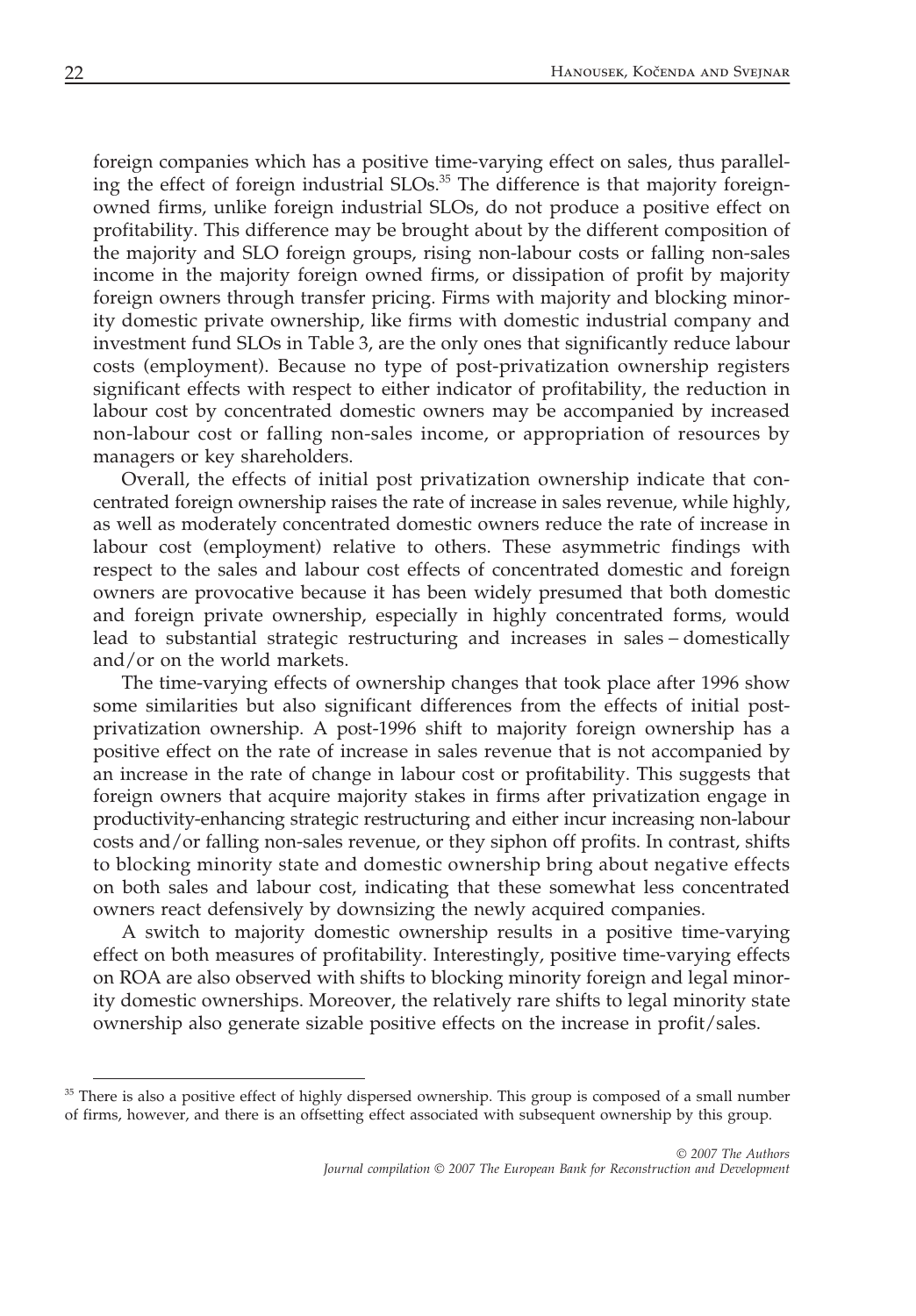As may be seen from Table 4, firms in which the state retains a golden share register positive time-varying effects on sales, labour cost and ROA. These effects complement the estimates from the SLO specification and suggest that the state pursues an objective of increasing employment and output (revenue), while also inducing profit-oriented restructuring relative to assets. Since the state retains golden shares primarily in state-owned and domestic private firms (Table 2), the effect of a golden share moderates the tendency in some of these firms to reduce output (sales) and/or employment.

#### **7. Concluding observations**

With the former Soviet bloc and other developing countries having privatized state-owned enterprises, and the economies of China, India and Vietnam being in the process of privatization, it is important to have an understanding of the postprivatization effects of different forms of ownership on firm performance. While theory generates conflicting predictions, most surveys of the early empirical literature suggest that a shift from state to private ownership tends to improve economic performance. However, much of the early literature suffers from serious data problems and inadequate treatment of endogeneity of ownership, thus leaving many results in doubt. In this paper, we analyse the effect of ownership on performance using rich panel data covering a virtually entire population of firms that went through mass privatization in the Czech Republic. In doing so, we address carefully the principal data issues, including omitted variables bias, measurement error and endogeneity of ownership.

Overall, our econometric estimates present a much less sanguine picture than that presented by many of the earlier studies, suggesting that the expectations and early findings of positive effects of immediate post-privatization ownership structures on corporate performance were premature. Our results indicate that the performance effects of privatization and different types of ownership are on the whole surprisingly limited and that many types of private owners do not generate performance that is different from that of firms with state ownership. There are two key exceptions to this overall result. First, concentrated foreign owners (foreign industrial, that is, non-financial, companies) yield superior performance in terms of growth of sales and in some specifications also profit − thus, reflecting the presence of strategic restructuring. Second, concentrated domestic owners (industrial companies and investment funds) reduce employment – thus, engaging in defensive restructuring. These findings are consistent with the agency theory prediction that concentrated ownership results in superior corporate performance and they go against theories stressing the positive effects of managerial autonomy. Overall, our results highlight the benefits of strategic restructuring accompanied by an inflow of new capital and managerial culture.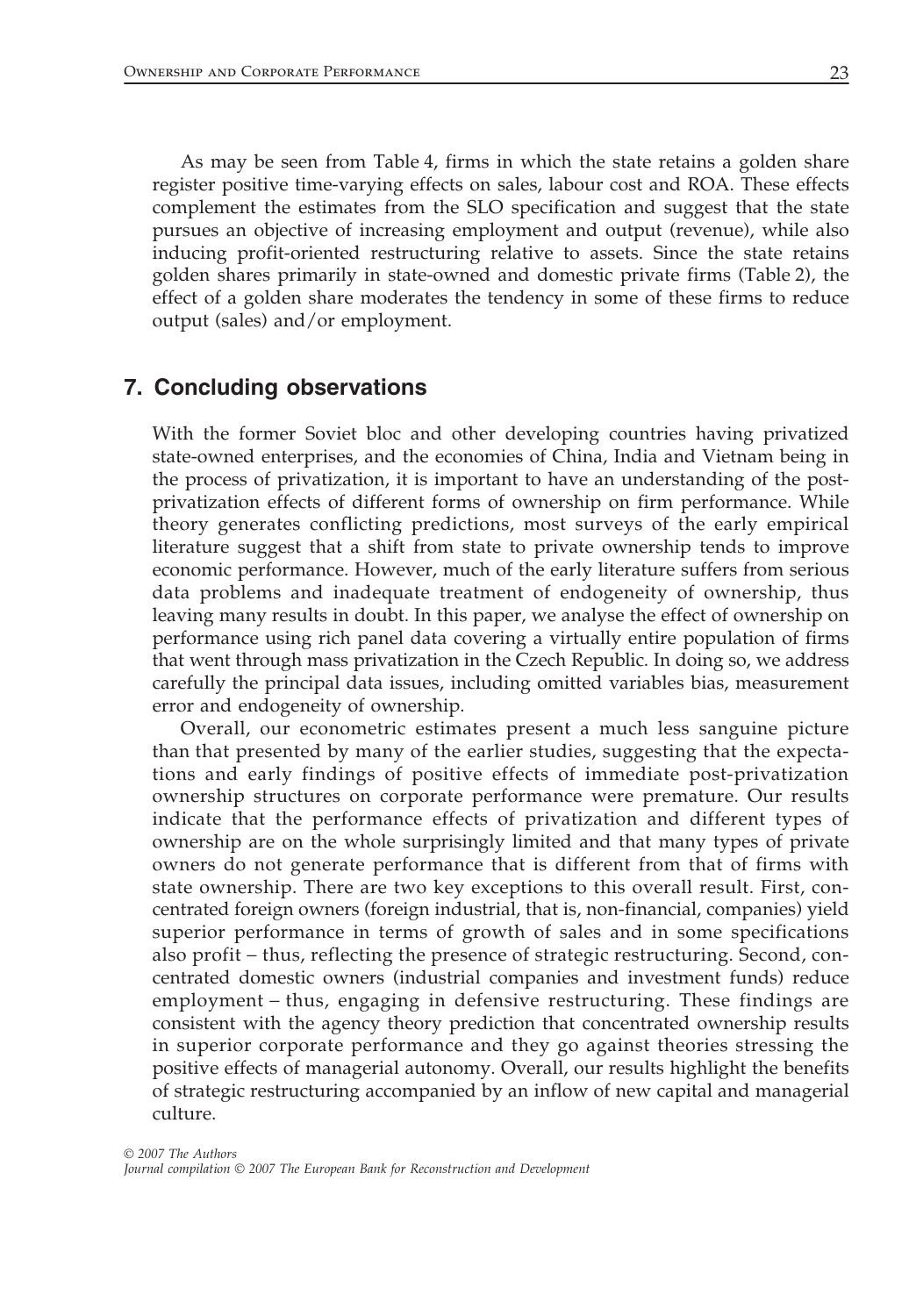#### **References**

- Allen, F. and Gale, D. (1995). 'A welfare comparison of intermediaries in Germany and the US', *European Economic Review*, 39, pp. 179–209.
- Angelucci, M., Estrin, S., Konings, J. and Zólkiewski, Z. (2002). 'The effect of ownership and competitive pressure on firm performance in transition countries: Micro evidence from Bulgaria, Romania and Poland', *William Davidson Institute Working Paper No. 434*, Ann Arbor, MI: University of Michigan Business School. http://www.bus.umich.edu/ KresgeLibrary/Collections/WorkingPapers/davidsonWP.htm.
- Angrist, J. D. and Krueger, A. B. (2001). 'Instrumental variables and the search for identification: From supply and demand to natural experiments', *Journal of Economic Perspectives*, 15, pp. 69–85.
- Aghion, P., Blanchard, O. and Carlin, W. (1997). 'The economics of enterprise restructuring in Central and Eastern Europe', in Roemer, J. (ed.), *Property Relations*, *Incentives and Welfare*, New York: St. Martin's Press, pp. 271–318.
- Aghion, P. and Carlin, W. (1996). 'Restructuring outcomes and the evolution of ownership patterns in Central and Eastern Europe', *Economics of Transition*, 4, pp. 371–88.
- Aghion, P. and Tirole, J. (1997). 'Formal and real authority in organizations', *Journal of Political Economy*, 55, pp. 1–27.
- Ashenfelter, O., and Card, D. (1985). 'Using the longitudinal structure of earnings to estimate the effect of training programs', *Review of Economics and Statistics*, 67, pp. 648–60.
- Barberis, N., Boycko, M., Shleifer, A. and Tsukanova, N. (1996). 'How does privatiztion work? Evidence from the Russian shops', *Journal of Political Economy*, 104, pp. 764–90.
- Barrell, R. and Nigel, P. (1997). 'Foreign direct investment, technological change, and economic growth within Europe', *The Economic Journal*, 107, pp. 1770–786.
- Bevan, A., Estrin, S. and Schaffer, M. (1999). 'Determinants of enterprise performance during transition', *Centre for Economic Reform and Transformation (CERT) Working Paper 99/03*, Edinburgh, UK: School of Management and Languages, Heriot-Watt University.
- Bilsen, V. and Konings, J. (1998). 'Job creation, job destruction, and growth of newly established, privatized, and state-owned enterprises in transition economies: Survey evidence from Bulgaria, Hungary, and Romania', *Journal of Comparative Economics*, 26, pp. 429–45.
- Bolton, P. and von Thadden, E. L. (1998). 'Blocks, liquidity, and corporate control', *Journal of Finance*, 53, pp. 1–25.
- Bonin, J. P., Hasan, I. and Wachtel, P. (2005a). 'Bank performance, efficiency and ownership in transition countries', *Journal of Banking and Finance*, 29, pp. 31–53.
- Bonin, J. P., Hasan, I. and Wachtel, P. (2005b). 'Privatization matters: Bank efficiency in transition countries', *Journal of Banking and Finance*, 29, pp. 2155–178.
- Boubakri, N. and Cosset, J. C. (1998). 'The financial and operating performance of newly privatized firms: Evidence from developing countries', *Journal of Finance*, 53, pp. 1081–110.
- Boubakri, N. and Cosset, J. C. (2005). 'Postprivatization corporate governance: The role of ownership structure and investor protection', *Journal of Financial Economics*, 76, pp. 369–99.
- Burkart, M., Gromb, D. and Panunzi, F. (2000). 'Agency conflict in public and negotiated transfer of corporate control', *Journal of Finance*, 55, pp. 647–77.
- Caves, D. W. and Christensen, L. (1980). 'The relative efficiency of public and private firms in a competitive environment: The case of Canadian railroads', *Journal of Political Economy*, 88, pp. 958–76.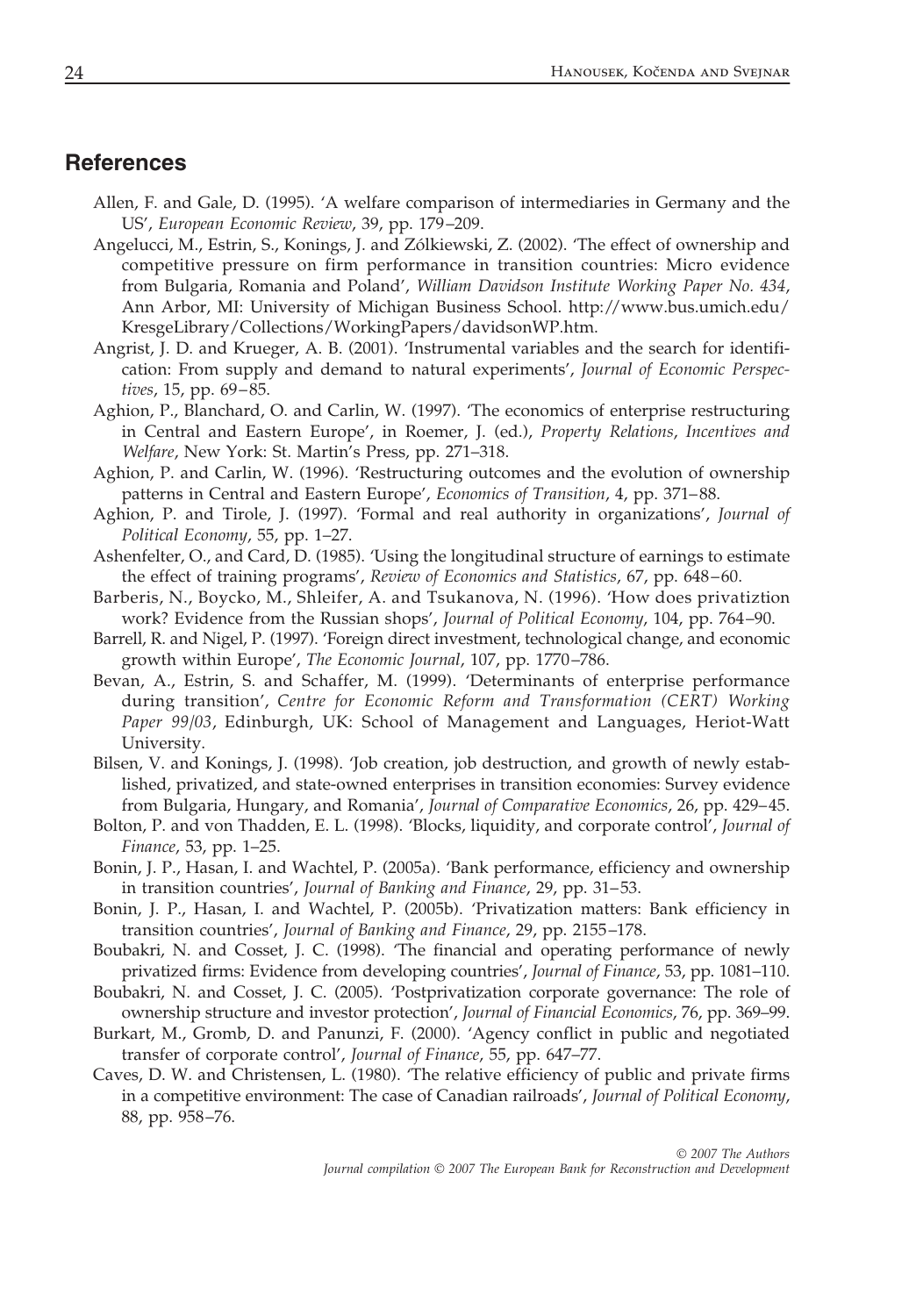- Claessens, S. (1997). 'Corporate governance and equity prices: Evidence from the Czech and Slovak Republics', *Journal of Finance*, 52, pp. 1641–658.
- Claessens, S. and Djankov, S. (1999). 'Ownership concentration and corporate performance in the Czech Republic', *Journal of Comparative Economics*, 27, pp. 498–513.
- Coffee, J. (1996). 'Institutional investors in transitional economies: Lessons from the Czech experience', in Frydman, R., Gray, C. and Rapaczynski, A. (eds.), *Corporate Governance in Central Europe and Russia. Vol. 1. Banks, Funds, and Foreign Investors.* Budapest, Hungary: Central European University Press, pp. 111–86.
- Cornelli, F., Portes, R. and Schaffer, M. E. (1996). 'The capital structure of firms in Central and Eastern Europe', *CEPR Discussion Paper No. 1392*, London: Centre for Economic Policy Research. http://www.cepr.org/pubs/new-dps/dp\_papers.htm
- Cull, R., Matesova, J., and Shirley, M. (2002). 'Ownership and the temptation to loot: Evidence from privatized firms in the Czech Republic', *Journal of Comparative Economics*, 30, pp. 1–24.
- Demsetz, H. and Lehn, K. (1985). 'The structure of corporate-ownership: Causes and consequences', *Journal of Political Economy*, 93, pp. 1155–177.
- Djankov, S. and Murrell, P. (2002). 'Enterprise restructuring in transition: A quantitative survey', *Journal of Economic Literature*, XL(3), pp. 739–92.
- D'Souza, J. and Megginson, W. (1999). 'The financial and operating performance of privatized firms during the 1990s', *Journal of Finance*, 54, pp. 1397–438.
- Filer, R. K. and Hanousek, J. (2002). 'Data watch: Research data from transition economies', *Journal of Economic Perspectives*, 16, pp. 225–40.
- Fries, S. and Taci, A. (2005). 'Cost efficiency of banks in transition: Evidence from 289 banks in 15 post-Communist countries', *Journal of Banking and Finance*, 29, pp. 55– 81.
- Frydman, R. C., Gray, W., Hessel, M. and Rapaczynski, A. (1999). 'When does privatization work? The impact of private ownership on corporate performance in transition economies', *Quarterly Journal of Economics*, 114, pp. 1153–191.
- Frydman, R., Hessel, M. and Rapaczynski, A. (2000). 'Why ownership matters? Entrepreneurship and the restructuring of enterprises in Central Europe', *C.V. Starr Center for Applied Economics Working Paper No. 00–03*, New York: New York University, http:// www.econ.nyu.edu/cvstarr/working/RR2000.htm
- Grosfeld, I. and Nivet, J. F. (1997). 'Firm's heterogeneity in transition: Evidence from a Polish panel data set', *William Davidson Institute Working Paper No. 47*, Ann Arbor, MI: University of Michigan Business School. http://www.bus.umich.edu/KresgeLibrary/Collections/WorkingPapers/davidsonWP.htm
- Grosfeld, I. and Roland, G. (1997). 'Defensive and strategic restructuring in Central European Enterprises', *Journal of Transforming Economies and Societies*, 3, pp. 21–46.
- Grosfeld, I. and Tressel, T. (2001). 'Competition and corporate governance: Substitutes or complements? Evidence from the Warsaw Stock Exchange', *William Davidson Institute WP No. 369*, Ann Arbor, MI: University of Michigan Business School.
- Gupta, N., Ham, J. C. and Svejnar, J. (2000). 'Priorities and sequencing in privatization: Theory and evidence from the Czech Republic', *William Davidson Institute WP No. 323*, Ann Arbor, MI: University of Michigan Business School.
- Hausman, J. (1978). 'Specification tests in econometrics', *Econometrica*, 46, pp. 1251–271.
- Heckman, J. (1979). 'Sample selection bias as a specification error', *Econometrica*, 47, pp. 153– 61.

*© 2007 The Authors Journal compilation © 2007 The European Bank for Reconstruction and Development*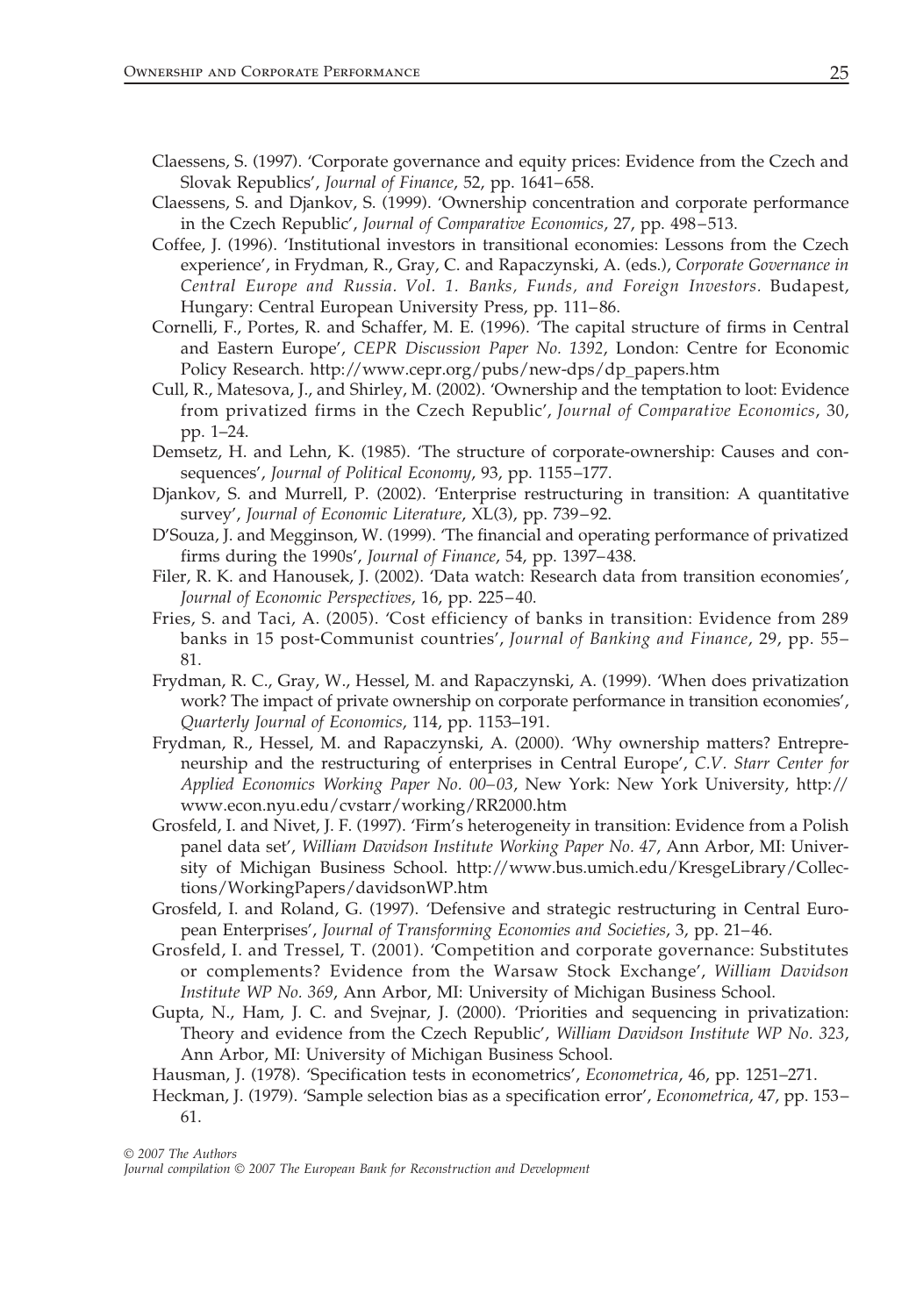- Heckman, J. and Hotz, V. (1989). 'Choosing among alternative nonexperimental methods for estimating the impact of social programs: The case of manpower training', *Journal of the American Statistical Association*, 84, pp. 862–74.
- Holmström, B., and Tirole, J. (1983). 'Market liquidity and performance monitoring', *Journal of Political Economy*, 101, pp. 678–709.
- Huber, P. J. (1967). 'The behavior of maximum likelihood estimates under nonstandard conditions', *Proceedings of the Fifth Berkeley Symposium on Mathematical Statistics and Probability*. Berkeley, CA: University of California Press, pp. 221–23.
- Joh, S. W. (2003). 'Corporate governance and firm profitability: Evidence from Korea before the economic crisis', *Journal of Financial Economics*, 68, pp. 287–322.
- Kelejian, H. H. (1971). 'Two-stage least squares and econometric systems linear in parameters but non-linear in the endogenous variables', *Journal of the American Statistical Association*, 66, pp. 373–74.
- Kocenda, E. (1999). 'Residual state property in the Czech Republic', *Eastern European Economics*, 37, pp. 6–35.
- Kocenda, E., and Valachy, J. (2002). 'Firm ownership structures: Dynamic development', *Prague Economic Papers*, 11, pp. 255–68.
- Kotrba, J. (1995). 'Privatization process in the Czech Republic: Players and winners', in Svejnar, J., *The Czech Republic and Economic Transition in Eastern Europe*. San Diego, CA: Harcourt Brace, Academic Press, pp. 159–98.
- Kotrba, J. and Svejnar, J. (1994). 'Rapid and multifaceted privatization: Experience of the Czech and Slovak Republics', *Nomisma/Most*, pp. 147–85.
- Lízal, L. and Kocenda, E. (2001). 'State of corruption in transition: The case of the Czech Republic', *Emerging Markets Review*, 2, pp.138–60.
- Makhija, A. K. and Patton, J. M. (2004). 'The impact of firm ownership structure on voluntary disclosure: Empirical evidence from Czech annual reports', *Journal of Business*, 77, pp. 457–92.
- Megginson, W. L. and Netter, J. R. (2001). 'From state to market: A survey of empirical studies on privatization', *Journal of Economic Literature*, 39, pp. 321–89.
- Pohl, G., Anderson, R., Claessens, S. and Djankov, S. (1997). 'Privatization and restructuring in Central and Eastern Europe: Evidence and policy options', *World Bank Technical Paper No. 368*, Washington DC: The World Bank.
- Roland, G. (2000). *Transition and Economics: Politics*, *Markets and Firms*, Cambridge, MA: MIT Press.
- Shirley, M. and Walsh, P. (2000). *Public versus Private Ownership: The Current State of the Debate*, Washington, DC: The World Bank.
- Shleifer, A., and Vishny, R. (1997). 'A survey of corporate governance', *Journal of Finance*, 52, pp. 737–83.
- Smith, S., Cin, B. and Vodopivec, M. (1997). 'Privatization incidence, ownership forms, and firm performance: Evidence from Slovenia', *Journal of Comparative Economics*, 25, pp. 158– 79.
- Svejnar, J. and Singer, M. (1994). 'Using vouchers to privatize an economy: The Czech and Slovak case', *Economics of Transition*, 2, pp. 43–64.
- White, H. (1982). 'Maximum likelihood estimation of misspecified models', *Econometrica*, 50, pp. 1–25.
- Zinnes, C., Eilat, Y. and Sachs, J. (2001). 'The gains from privatization in transition economies: Is "change of ownership" enough?' *IMF Staff Papers*, 48, Special Issue.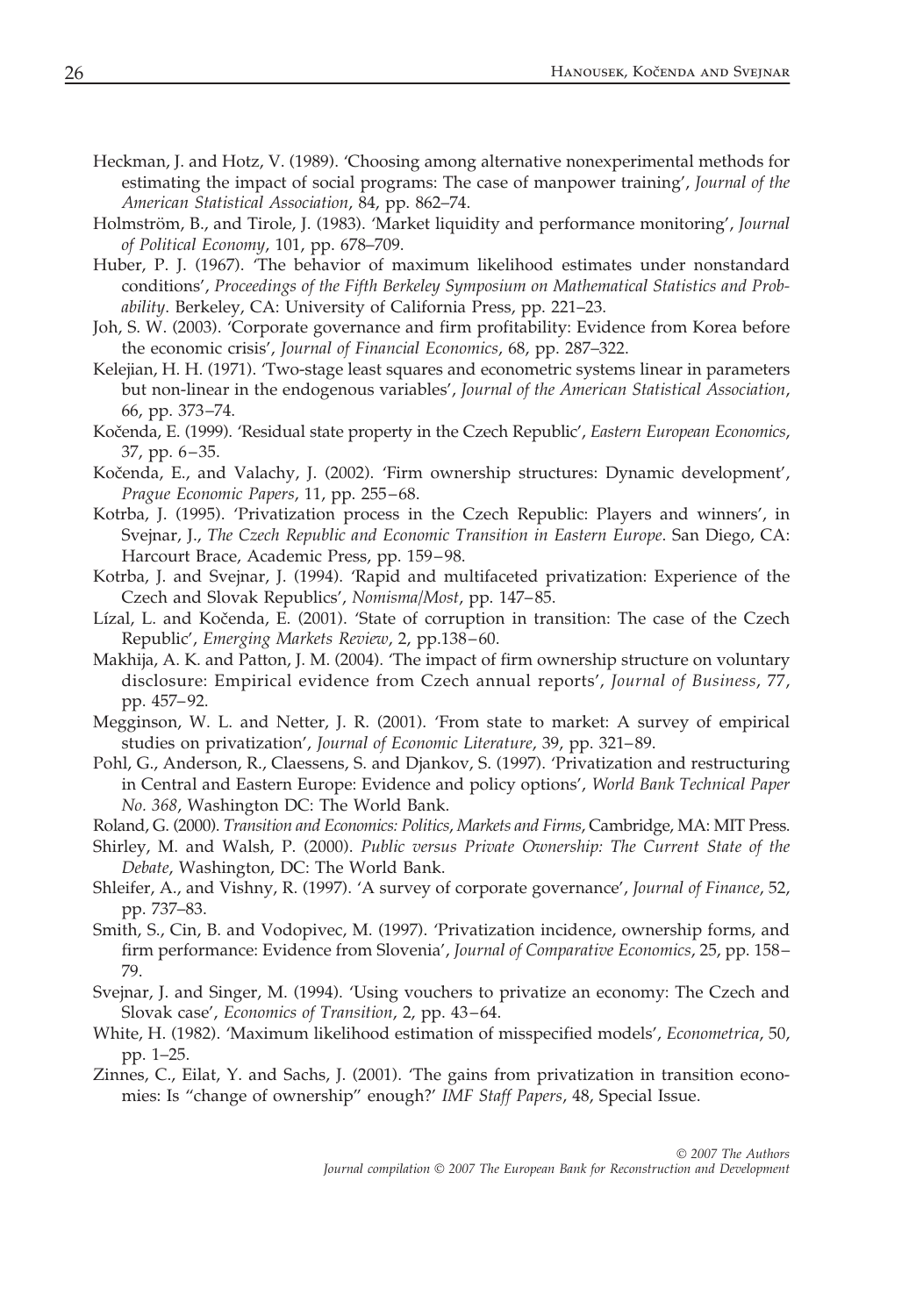## **Statistical Appendix**

|                                                             | Mean      | <b>SD</b>  | Minimum          | Maximum      |
|-------------------------------------------------------------|-----------|------------|------------------|--------------|
| Panel A                                                     |           |            |                  |              |
| Variable                                                    |           |            |                  |              |
| Registered capital (in thousands of korunas)                | 419,607   | 1,877,644  | 3,141            | 49,200,000   |
| Net asset value (in thousands of korunas)                   | 489,480   | 2,178,180  | 3,490            | 56,000,000   |
| Total number of shares                                      | 412,827   | 1,870,709  | 3,141            | 49,200,000   |
| Number of shares entering voucher<br>privatization          | 220,490   | 656,943    | 2,202            | 14,800,000   |
| Number of shares allocated through<br>voucher privatization | 204,935   | 629,464    | 1,537            | 13,800,000   |
| Value of shares in terms of voucher points                  | 6,903,206 | 24,200,000 | 67,300           | 611,000,000  |
| Panel B                                                     |           |            |                  |              |
| Regions                                                     |           |            |                  |              |
| Prague                                                      | 15.83%    | 0.3651     | $\boldsymbol{0}$ | 1            |
| Central Bohemia                                             | $8.14\%$  | 0.2735     | $\theta$         | 1            |
| Southern Bohemia                                            | 7.77%     | 0.2677     | $\theta$         | $\mathbf{1}$ |
| Western Bohemia                                             | 10.28%    | 0.3038     | $\theta$         | $\mathbf{1}$ |
| Northern Bohemia                                            | 11.32%    | 0.3169     | $\theta$         | 1            |
| Eastern Bohemia                                             | 12.72%    | 0.3333     | $\theta$         | 1            |
| Southern Moravia                                            | 18.71%    | 0.3902     | $\theta$         | 1            |
| Northern Moravia                                            | 15.24%    | 0.3595     | $\Omega$         | 1            |
| Panel C                                                     |           |            |                  |              |
| Industrial sectors                                          |           |            |                  |              |
| Agriculture                                                 | 18.20%    | 0.3859     | $\mathbf{0}$     | 1            |
| Heavy machinery                                             | 29.88%    | 0.4579     | $\mathbf{0}$     | $\mathbf{1}$ |
| Light machinery                                             | 17.46%    | 0.3797     | $\theta$         | $\mathbf{1}$ |
| Constructions                                               | 13.02%    | 0.3366     | $\theta$         | 1            |
| Transportation                                              | 4.07%     | 0.1976     | $\theta$         | 1            |
| Trade                                                       | 9.10%     | 0.2877     | $\theta$         | 1            |
| R&D                                                         | 1.48%     | 0.1208     | $\Omega$         | 1            |
| Services                                                    | 4.29%     | 0.2027     | $\theta$         | 1            |
| Financial                                                   | 0.96%     | 0.0976     | $\boldsymbol{0}$ | 1            |
| Other                                                       | 1.55%     | 0.1237     | $\mathbf{0}$     | $\mathbf{1}$ |

#### **Table A1. Pre-privatization characteristics of firms**

*Note***:** The number of observations is 1,352 for each variable. SD, standard deviation.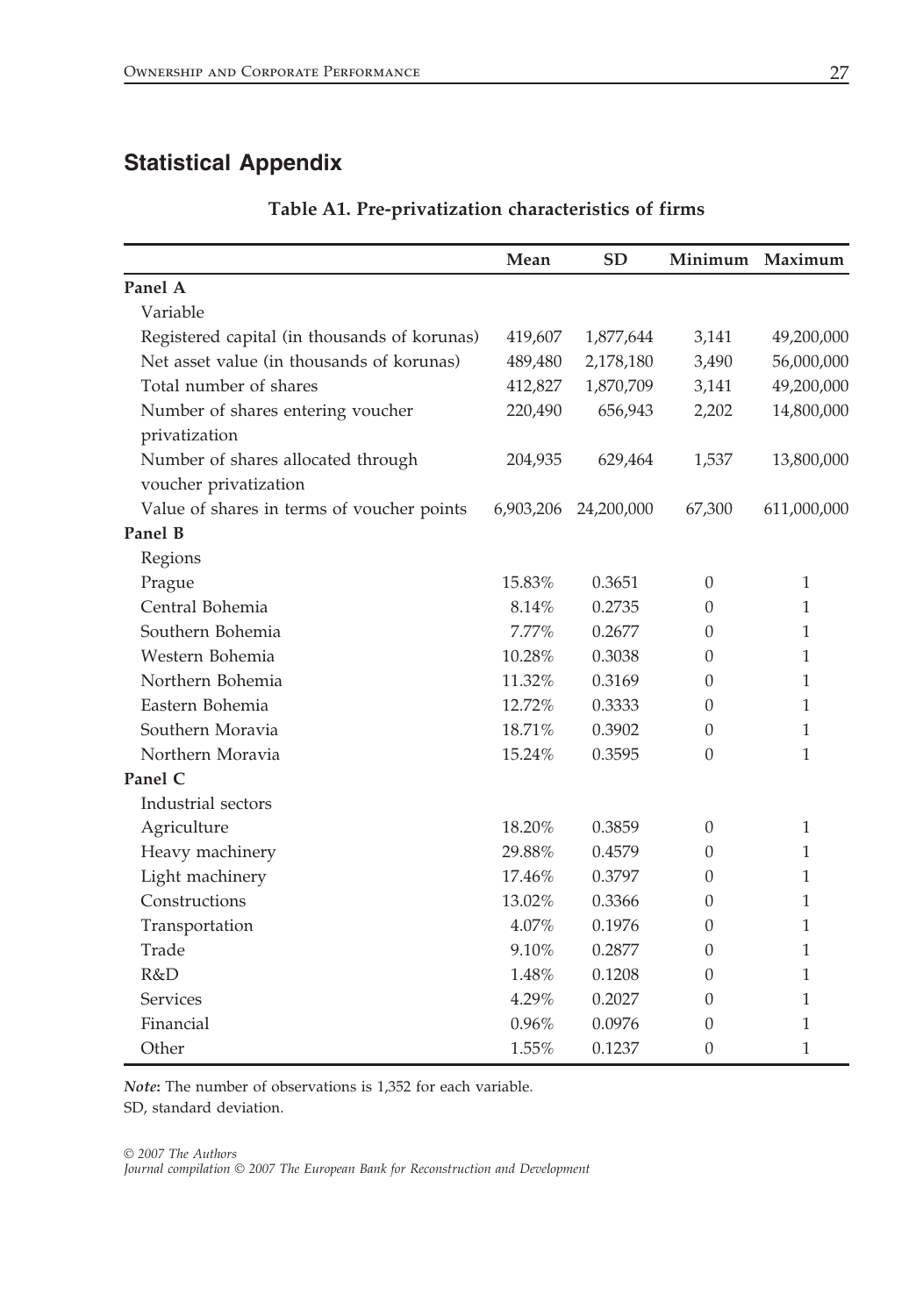| Variable                               | Mean   | <b>SD</b> | Minimum | Maximum |
|----------------------------------------|--------|-----------|---------|---------|
| Foreign owner                          | 1.3225 | 7.6277    | 0       | 75      |
| Domestic owner                         | 3.7663 | 12.8294   | 0       | 74      |
| Restitution                            | 0.5222 | 3.0640    | 0       | 58      |
| Fund of national property (temporary)  | 8.4615 | 16.6760   | 0       | 84      |
| Fund of national property (permanent)  | 0.1709 | 2.3046    | 0       | 51      |
| Sale through intermediary              | 2.0666 | 8.5860    | 0       | 75      |
| Municipality transfer                  | 3.4379 | 13.3587   | 0       | 94      |
| Other                                  | 3.0377 | 8.0087    | 0       | 81      |
| Total number of privatization projects | 3.0178 | 7.0905    |         | 77      |
|                                        |        |           |         |         |

## **Table A2. Proposed allocation of shares among parties (in %)**

*Note***:** The number of observations is 1,352 for each variable. SD, standard deviation.

|              | Variable per share       | No. of       | Mean   | <b>SD</b> | Minimum      | Maximum    |
|--------------|--------------------------|--------------|--------|-----------|--------------|------------|
|              |                          | observations |        |           |              |            |
| <b>Sales</b> |                          |              |        |           |              |            |
|              | 3 years to privatization | 1,210        | 3.6350 | 40.3716   | 0.001050     | 1,297.0630 |
|              | 2 years to privatization | 1,210        | 3.5091 | 46.8384   | 0.000000     | 1,614.1270 |
|              | 1 year to privatization  | 1,346        | 2.3407 | 7.0245    | 0.001787     | 200.0090   |
| Profit       |                          |              |        |           |              |            |
|              | 3 years to privatization | 1,196        | 0.2650 | 1.8867    | $-1.587883$  | 43.7188    |
|              | 2 years to privatization | 1,269        | 0.3058 | 3.5251    | $-2.234356$  | 117.8678   |
|              | 1 year to privatization  | 1,338        | 0.1919 | 1.3306    | $-10.135990$ | 38.4093    |
| Debt         |                          |              |        |           |              |            |
|              | 3 years to privatization | 916          | 0.6610 | 2.0698    | 0.000249     | 31.8724    |
|              | 2 years to privatization | 1,021        | 0.6183 | 1.8527    | 0.000121     | 38.1252    |
|              | 1 year to privatization  | 1,155        | 0.6284 | 2.1576    | 0.000092     | 32.1283    |
| Employment   |                          |              |        |           |              |            |
|              | 3 years to privatization | 1,221        | 0.0061 | 0.0150    | 0.000002     | 0.4177     |
|              | 2 years to privatization | 1,281        | 0.0057 | 0.0142    | 0.000002     | 0.3998     |
|              | 1 year to privatization  | 1,348        | 0.0050 | 0.0132    | 0.000002     | 0.3812     |

#### **Table A3. Performance indicators prior to privatization**

*© 2007 The Authors Journal compilation © 2007 The European Bank for Reconstruction and Development*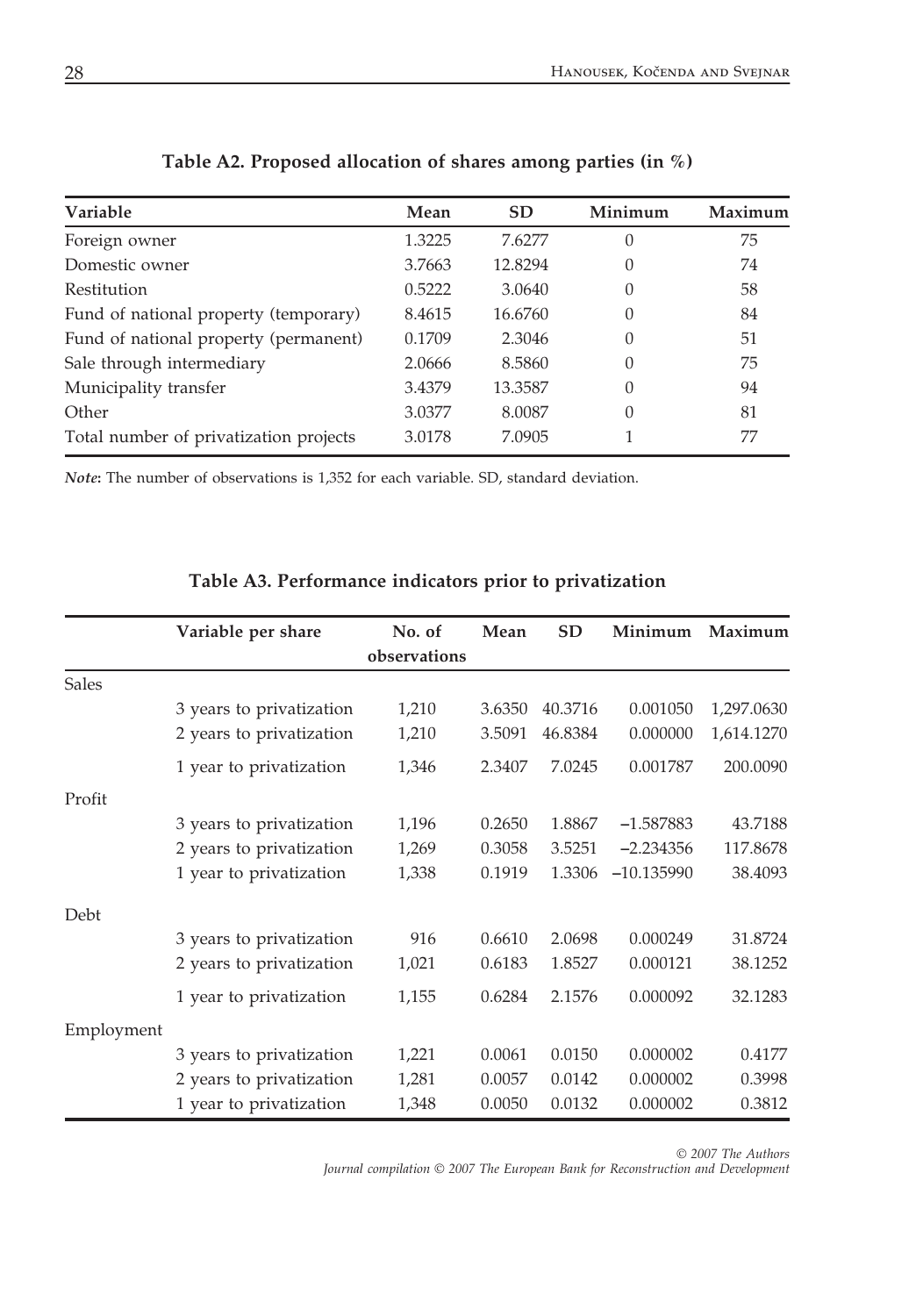| Variable                                               | Domestic<br>industrial<br>Company | Domestic<br>bank | Domestic<br>investment individual<br>fund | Domestic<br>owner | Domestic<br>portfolio<br>company | Foreign<br>industrial<br>company | Foreign<br>other<br>owners |
|--------------------------------------------------------|-----------------------------------|------------------|-------------------------------------------|-------------------|----------------------------------|----------------------------------|----------------------------|
| Regional dummies                                       |                                   |                  |                                           |                   |                                  |                                  |                            |
| Prague                                                 | 0.022                             | $-0.001$         | $-0.049$                                  | $-0.063*$         | $-0.068**$                       | $0.219***$                       | 0.000                      |
| Central Bohemia                                        | $0.141**$                         | 0.023            | $-0.124*$                                 | $-0.005$          | $-0.046$                         | $0.182***$                       | $0.039**$                  |
| Southern Bohemia                                       | $0.127**$                         | 0.000            | $-0.030$                                  | $-0.164**$        | $-0.039$                         | $0.121**$                        | $0.036*$                   |
| Western Bohemia                                        | 0.050                             | 0.000            | $-0.026$                                  | $-0.071*$         | 0.002                            | $0.149**$                        | 0.017                      |
| Northern Bohemia                                       | 0.020                             | 0.000            | $-0.079$                                  | $-0.004$          | $-0.029$                         | $0.183***$                       | $0.038*$                   |
| Eastern Bohemia                                        | 0.084                             | 0.003            | $-0.091*$                                 | $-0.026$          | $-0.020$                         | 0.082                            | 0.028                      |
| Southern Moravia                                       | $0.130**$                         | 0.015            | $-0.076*$                                 | $-0.026$          | $-0.016$                         | $0.113*$                         | $-0.007$                   |
| Intended ownership (percent)                           |                                   |                  |                                           |                   |                                  |                                  |                            |
| Foreign owner                                          | $-0.011***$                       | 0.000            | $-0.005$                                  | 0.000             | 0.000                            | 0.000                            | 0.000                      |
| Domestic owner                                         | $0.004***$                        | $0.002***$       | $-0.004*$                                 | 0.000             | 0.001                            | $-0.004***$                      | 0.000                      |
| Restitution                                            | 0.014                             | 0.004            | $-0.002$                                  | $-0.009$          | $-0.014$                         | 0.004                            | 0.000                      |
| Fund of national property (temporary)                  | $-0.002$                          | $0.001**$        | $-0.003*$                                 | $-0.001$          | $0.001*$                         | $-0.002**$                       | $0.001**$                  |
| Fund of national property (permanent)                  | 0.002                             | 0.000            | $-0.008$                                  | $-0.005$          | 0.004                            | 0.000                            | 0.000                      |
| Sale through intermediary                              | 0.002                             | 0.000            | $0.003*$                                  | 0.000             | 0.000                            | $-0.003***$                      | 0.001                      |
| Municipality transfer                                  | $-0.025***$                       | 0.000            | $-0.002$                                  | $-0.005$          | 0.000                            | $-0.002**$                       | $0.001**$                  |
| Other                                                  | $0.008***$                        | 0.000            | $-0.007$                                  | $-0.011**$        | 0.001                            | $-0.004***$                      | $-0.003$                   |
| Quantitative privatization characteristics             |                                   |                  |                                           |                   |                                  |                                  |                            |
| Privatized in voucher scheme                           | 0.000                             | $0.001***$       | $0.004**$                                 | 0.001             | 0.001                            | $-0.005***$                      | $0.002***$                 |
| Total number of privatization projects                 | $0.005***$                        | $0.001***$       | $0.002*$                                  | $-0.001$          | $-0.003$                         | $-0.001$                         | $-0.021$                   |
| Total number of shares (mil.)                          | 0.088                             | $0.053**$        | 0.166                                     | 0.365             | $-0.142$                         | $-0.214**$                       | $0.140**$                  |
| Total number of shares (mil.) (squared)                | $-0.003$                          | $-0.005$         | $-0.084***$                               | $-0.125$          | $-0.033$                         | $-0.042$                         | $-0.014*$                  |
| Total number of shares in the<br>voucher scheme (mil.) | $-0.048$                          | $-0.168$         | $-0.001$                                  | 0.109             | $-0.448$                         | 0.050                            | $-0.512*$                  |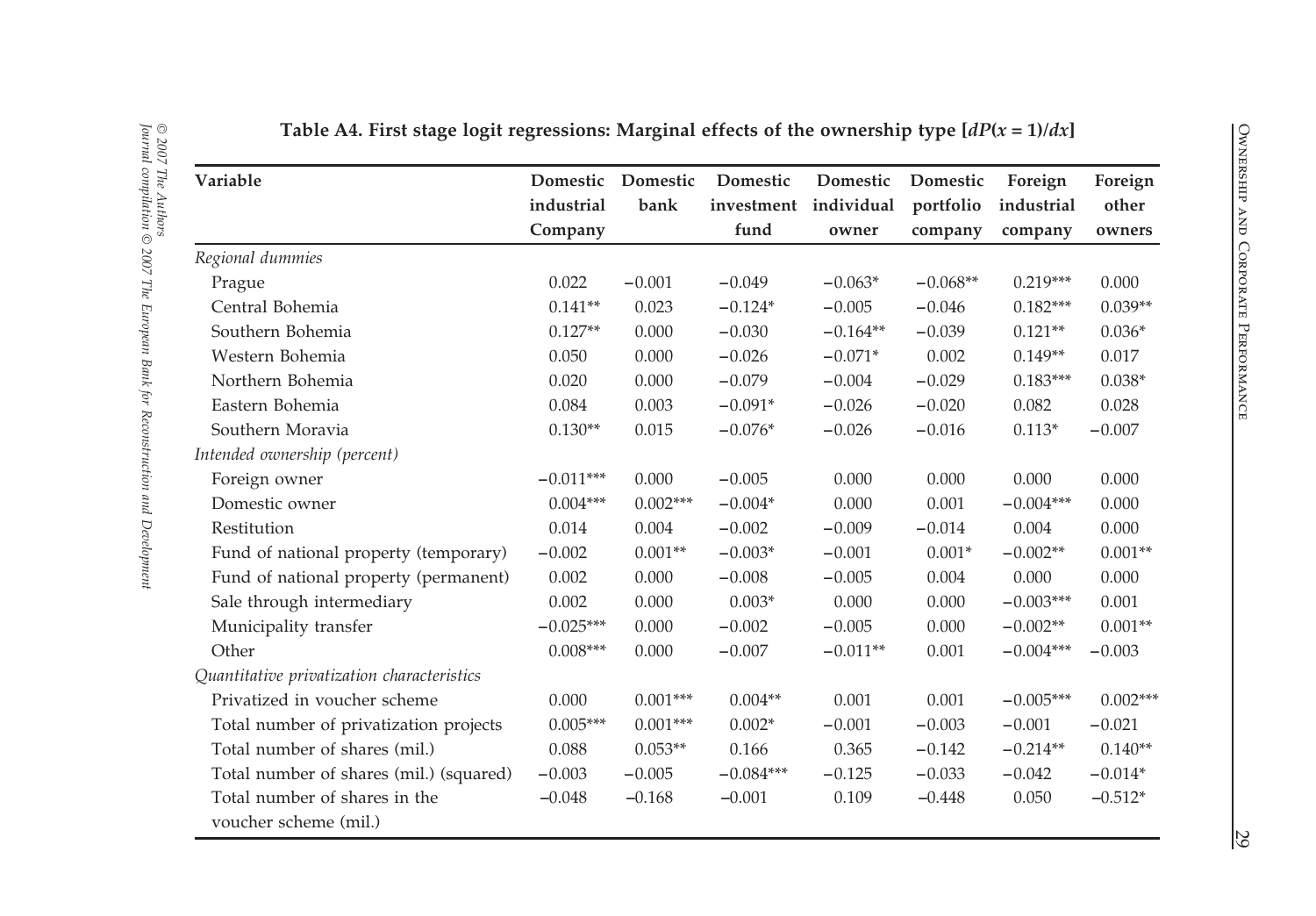| Variable                              | Domestic   | Domestic   | Domestic   | Domestic   | Domestic  | Foreign    | Foreign     |
|---------------------------------------|------------|------------|------------|------------|-----------|------------|-------------|
|                                       | industrial | bank       | investment | individual | portfolio | industrial | other       |
|                                       | Company    |            | fund       | owner      | company   | company    | owners      |
| Sold shares (mil.)                    | $-0.025$   | 0.135      | 0.197      | $-0.653$   | 0.730     | 0.312      | $0.402*$    |
| Sold points (mil.)                    | $-0.002$   | 0.583      | $-0.005**$ | $-0.302$   | $-0.004*$ | $0.003**$  | 0.216       |
| Share average price in voucher scheme | 0.000      | 0.000      | $0.002**$  | $-0.001$   | $0.001*$  | 0.000      | 0.000       |
| Share average price in voucher scheme | 0.000      | 0.000      | 0.000      | 0.000      | $0.000*$  | 0.000      | 0.000       |
| [squared]                             |            |            |            |            |           |            |             |
| Constant                              | $-0.433$   | $-0.206**$ | $-0.432$   | $-0.131$   | $-0.164$  | 0.175      | $-0.289***$ |
| Pre-privatization characteristics     | yes        | yes        | yes        | yes        | yes       | yes        | yes         |
| $R^2$                                 | 0.175      | 0.464      | 0.219      | 0.157      | 0.142     | 0.386      | 0.325       |

Table A4. (cont) First stage logit regressions: Marginal effects of the ownership type  $[dP(x = 1)/dx]$ 

*Note***:** \*\*\*, \*\* and \* denote significance at 1, 5 and 10 percent level, two-tail test, respectively.

|  |  |  | Table A5. First stage logit regressions: Marginal effects of the ownership size $[dP(x = 1)/dx]$ |  |
|--|--|--|--------------------------------------------------------------------------------------------------|--|
|  |  |  |                                                                                                  |  |

| Variable         | <b>Maiority</b><br>domestic | <b>Majority</b><br>foreign | minority<br>state | Blocking Blocking Blocking<br>minority<br>domestic | minority<br>foreign | Legal<br>minority<br>state | Legal<br>minority<br>domestic | Legal<br>minority<br>foreign | Other than<br>majority or<br>minority |
|------------------|-----------------------------|----------------------------|-------------------|----------------------------------------------------|---------------------|----------------------------|-------------------------------|------------------------------|---------------------------------------|
| Regional dummies |                             |                            |                   |                                                    |                     |                            |                               |                              |                                       |
| Prague           | $-0.138***$                 | $0.147***$                 | $-0.033$          | $0.089*$                                           | $0.054**$           | $0.045*$                   | $-0.084$                      | $-0.054$                     | 0.000                                 |
| Central Bohemia  | $-0.092*$                   | $0.118***$                 | $-0.006$          | 0.063                                              | $0.082***$          | 0.000                      | $-0.019$                      | 0.000                        | $-0.01$                               |
| Southern Bohemia | $-0.042$                    | 0.038                      | 0.000             | $-0.006$                                           | $0.080***$          | $0.06**$                   | $-0.043$                      | 0.000                        | 0.000                                 |
| Western Bohemia  | $-0.186***$                 | $0.075**$                  | $0.051**$         | $0.141**$                                          | $0.081***$          | 0.047                      | $-0.031$                      | $-0.002$                     | 0.000                                 |
| Northern Bohemia | $-0.096*$                   | $0.096***$                 | $0.05**$          | 0.040                                              | $0.058**$           | 0.04                       | $-0.005$                      | $0.037***$                   | 0.000                                 |
| Eastern Bohemia  | $-0.046$                    | $0.073*$                   | $0.049**$         | 0.069                                              | 0.021               | $0.063**$                  | $-0.079$                      | 0.000                        | 0.01                                  |
| Southern Moravia | $-0.101**$                  | 0.000                      | 0.034             | $0.180***$                                         | 0.000               | $0.052**$                  | $-0.111**$                    | 0.01                         | 0.005                                 |